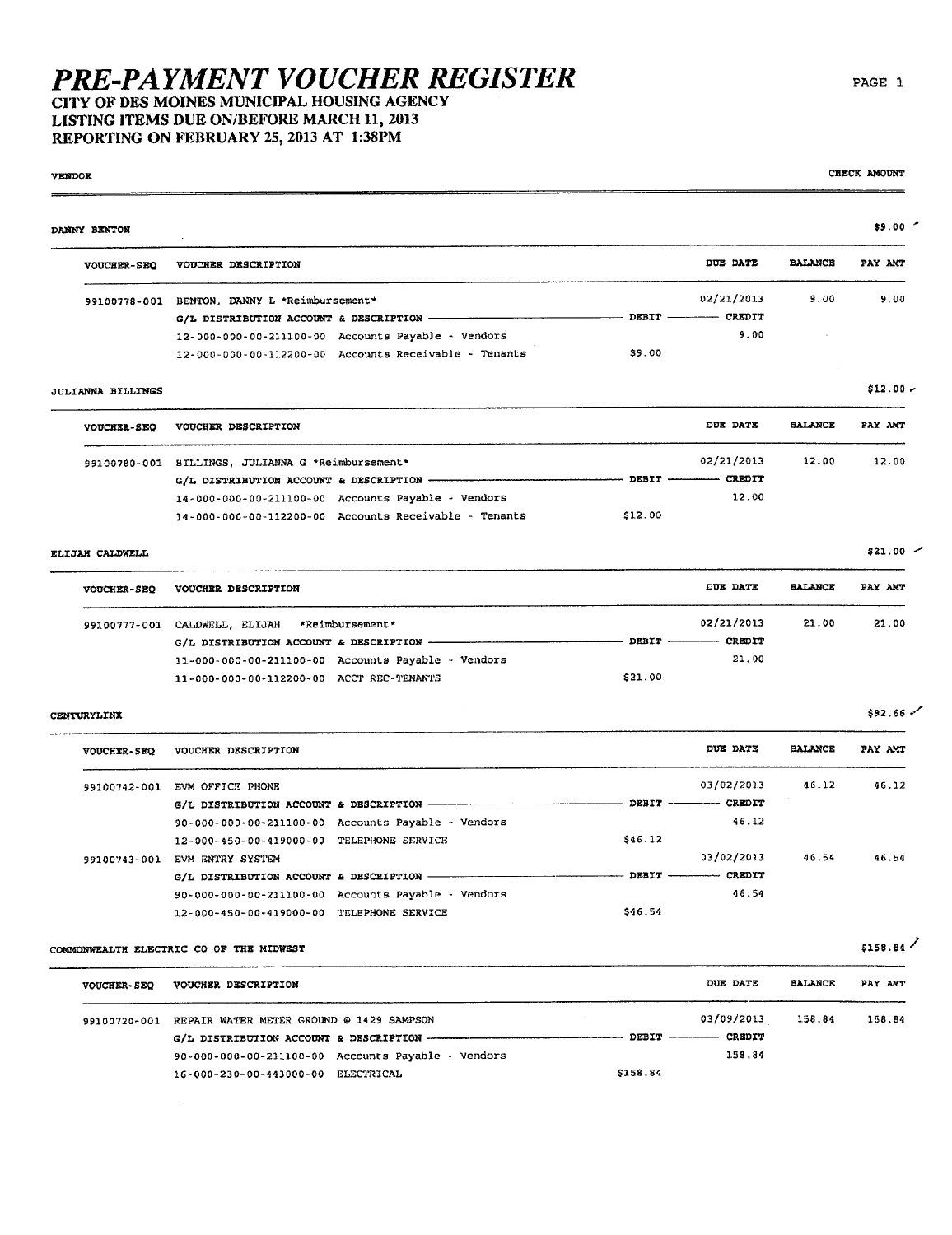## PRE-PAYMENT VOUCHER REGISTER CITY OF DES MOINES MUNICIPAL HOUSING AGENCY

LISTING ITEMS DUE ON/BEFORE MARCH 11, 2013 REPORTING ON FEBRUARY 25, 2013 AT 1:38PM

99100747-001 1618 LINCOLN AVE

 $G/L$  DISTRIBUTION ACCOUNT & DESCRIPTION -

90-000-000-00-211100-00 Accounts Payable - Vendors

VENDOR  $$45.00$ MELISSA COSLER **BALANCE** DITR DATR PAY AMT VOUCHER-SEQ VOUCHER DESCRIPTION 02/20/2013 45.00 45.00 99100773-001 HOMEOWNERSHIP EDUCATION FOR HCVHO PARTICIPATION - DEBIT - $-$  CREDIT  $G/L$  DISTRIBUTION ACCOUNT & DESCRIPTION -45.00 90-000-000-00-211100-00 Accounts Payable - Vendors 02-220-999-00-419000-00 MISCELLANEOUS \$45.00  $$110.00 /$ THOMAS DAVEY DUE DATE **BALANCE** PAY AMT VOUCHER DESCRIPTION **VOUCHER-SEQ** 02/21/2013 110.00 130.00 99100775-001 DAVEY, THOMAS \*Reimbursement\*  $-$  CREDIT  $-$  DEBIT -G/L DISTRIBUTION ACCOUNT & DESCRIPTION -110.00 11-000-000-00-211100-00 Accounts Payable - Vendors \$110.00 11-000-000-00-112200-00 ACCT REC-TENANTS  $$3.00/$ ARNIU DEARA DUE DATE **BALANCE** PAY AMT **VOUCHER DESCRIPTION VOUCHER-SEO** 02/21/2013  $3.00$ 3.00 99100779-001 DEARA, ARNIU O \*Reimbursement\*  $-$  CREDIT G/L DISTRIBUTION ACCOUNT & DESCRIPTION ------ $-$  DEBIT  $-$ 11-000-000-00-211100-00 Accounts Payable - Vendors  $3.00$ \$3.00 11-000-000-00-112200-00 ACCT REC-TENANTS  $$189.54$   $\prime$ DES MOINES WATER WORKS DUE DATE **BALANCE** PAY AMT VOUCHER-SEQ VOUCHER DESCRIPTION 31.59 31.59 03/06/2013 99100744-001 1545 DE WOLF ST  $-$  DEBIT - $-$  CREDIT G/L DISTRIBUTION ACCOUNT & DESCRIPTION - $31.59$ 90-000-000-00-211100-00 Accounts Payable - Vendors \$6.00 16-000-000-00-431000-00 Water 16-000-000-00-439000-00 Other Utilities Expense \$25.59 03/06/2013 31.59 31.59 99100745-001 2033 10TH ST  $G/L$  DISTRIBUTION ACCOUNT & DESCRIPTION - $-$  DEBIT  $-$  CREDIT 31.59 90-000-000-00-211100-00 Accounts Payable - Vendors  $$6.00$ 16-000-000-00-431000-00 Water \$25.59 16-000-000-00-439000-00 Other Utilities Expense 03/07/2013 31.59 31.59 99100746-001 2021 WASHINGTON AVE - CREDIT - DEBIT. G/L DISTRIBUTION ACCOUNT & DESCRIPTION -31.59 90-000-000-00-211100-00 Accounts Payable - Vendors  $$6.00$ 16-000-000-00-431000-00 Water \$25.59 16-000-000-00-439000-00 Other Utilities Expense

PAGE 2

CHECK AMOUNT

31.59

03/07/2013

 $-$  DEBIT  $-$ 

- CREDIT

31.59

31.59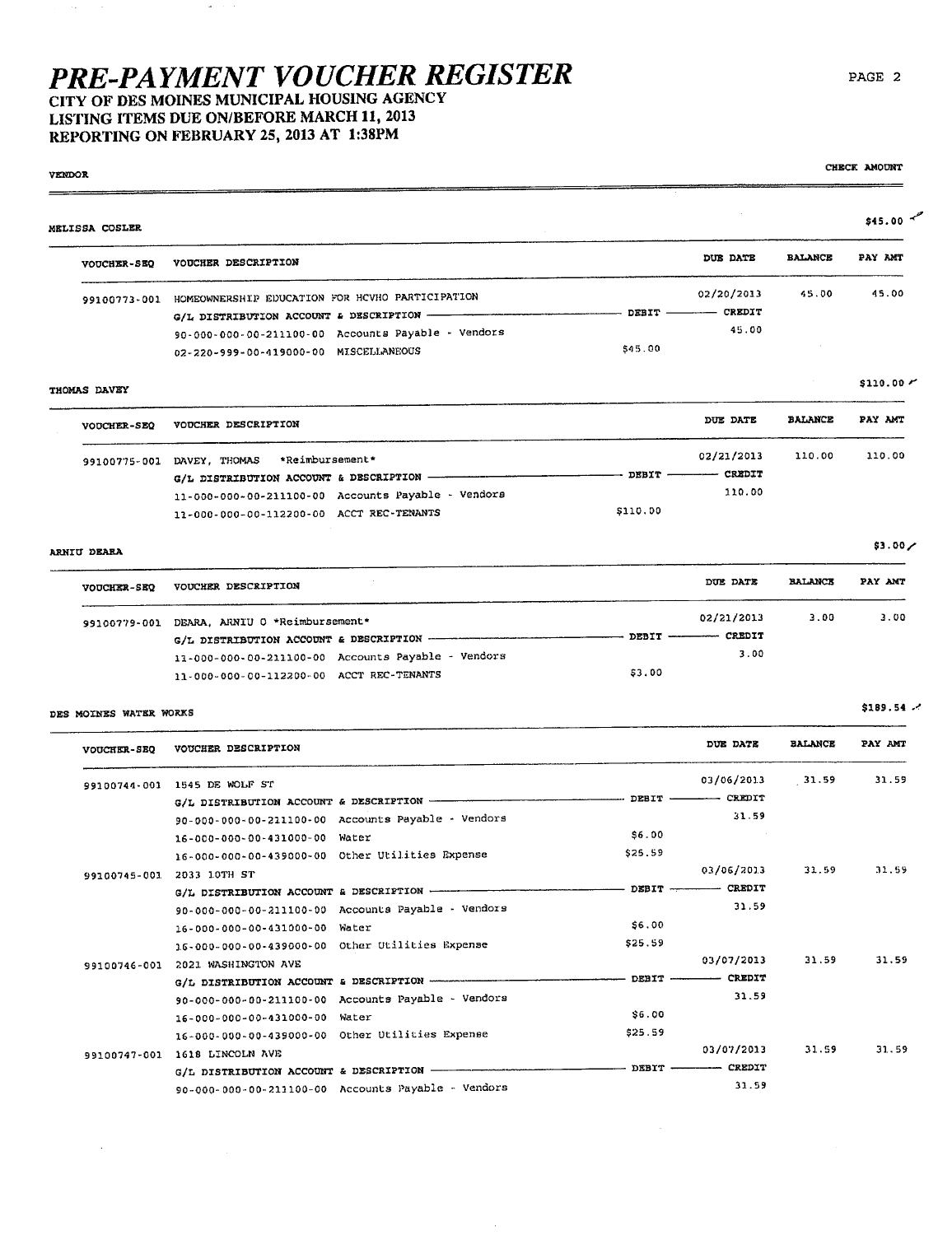CITY OF DES MOINES MUNICIPAL HOUSING AGENCY LISTING ITEMS DUE ON/BEFORE MARCH 11, 2013

REPORTING ON FEBRUARY 25, 2013 AT 1:38PM

#### **VENDOR**  $-$  DEBIT  $-$  CREDIT G/L DISTRIBUTION ACCOUNT & DESCRIPTION -16-000-000-00-431000-00 Water \$6.00 16-000-000-00-439000-00 Other Utilities Expense \$25.59 03/07/2013 31.59 99100748-001 4228 E LEYDEN AVE 31.59  $-$  CREDIT  $G/L$  DISTRIBUTION ACCOUNT & DESCRIPTION  $-- \sim$  DEBIT  $\sim$ 31.59 90-000-000-00-211100-00 Accounts Payable - Vendors \$6.00 16-000-000-00-431000-00 Water 16-000-000-00-439000-00 Other Otilities Expense \$25.59 99100749-001 1915 24TH ST 03/07/2013 31.59 31.59  $-$  DEBIT  $CRR$ G/L DISTRIBUTION ACCOUNT & DESCRIPTION --90-000-000-00-211100-00 Accounts Payable - Vendors 31.59 \$6.00 16-000-000-00-431000-00 Water \$25.59 16-000-000-00-439000-00 Other Utilities Expense

#### CLARENCE ENGLISH

| <b>VOUCHER-SEO</b> | VOUCHER DESCRIPTION                                | DOE DATE                 | <b>BALANCE</b> | PAY AMT |
|--------------------|----------------------------------------------------|--------------------------|----------------|---------|
|                    | 99100776-001 ENGLISH, CLARENCE R *Reimbursement*   | 02/21/2013               | 1.00           | 1.00    |
|                    |                                                    | DEBIT ----------- CREDIT |                |         |
|                    | 11-000-000-00-211100-00 Accounts Payable - Vendors | 1.00                     |                |         |
|                    | 11-000-000-00-112200-00 ACCT REC-TENANTS           | \$1.00                   |                |         |

#### HPM INVESTMENTS INC

| <b>VOUCHER-SEO</b> | VOUCHER DESCRIPTION                                                |            | DUE DATE                | <b>BALANCE</b>        | PAY ANT |
|--------------------|--------------------------------------------------------------------|------------|-------------------------|-----------------------|---------|
|                    | 99100764-001 MAR13 RENT, CAM, INS & PRPTY TAX & PRIOR YR ADJ RM101 |            | 02/20/2013              | $6,691,29$ $6.691,29$ |         |
|                    |                                                                    |            | DEBIT ---------- CREDIT |                       |         |
|                    | 90-000-000-00-211100-00 Accounts Payable - Vendors                 |            | 6,691.29                |                       |         |
|                    | 90-000-380-00-419000-00 OFFICE RENT                                | 53,594.27  |                         |                       |         |
|                    | 02-220-000-00-418000-00 OFFICE RENT                                | \$3,076.88 |                         |                       |         |
|                    | 02-235-000-00-418000-00 OFFICE RENT                                | \$20.14    |                         |                       |         |
| 99100765-001       | MAR13 RENT. CAM, INS & PRPTY TAX & PRIOR YR ADJ RM163              |            | 02/20/2013              | 1,563.46 1,563.46     |         |
|                    |                                                                    |            | DEBIT --------- CREDIT  |                       |         |
|                    | 90-000-000-00-211100-00 Accounts Payable - Vendors                 |            | 1,563.46                |                       |         |
|                    | 90-000-380-00-419000-99 Office Rent                                | \$1.563.46 |                         |                       |         |

#### INTERSTATE POWER SYSTEMS. INC.

| \$876 |  |
|-------|--|
|-------|--|

| <b>VOUCHER-SEO</b> | VOUCHER DESCRIPTION                                 |                           | DUE DATE      | <b>BALANCE</b> | PAY AMT |
|--------------------|-----------------------------------------------------|---------------------------|---------------|----------------|---------|
| 99100758-001       | MONTHLY GENERATOR INSTPECTION @ SVM                 |                           | 03/09/2013    | 180.00         | 180.00  |
|                    |                                                     | DEBIT                     | <b>CREDIT</b> |                |         |
|                    | 90-000-000-00-211100-00 Accounts Payable - Vendors  |                           | 180.00        |                |         |
|                    | 13-000-210-00-443000-00 DWELLING EOUIP              | \$180.00                  |               |                |         |
| 99100759-001       | MONTHLY GENERATOR INSPECTION @ RVM                  |                           | 03/09/2013    | 204.34         | 204.34  |
|                    | G/L DISTRIBUTION ACCOUNT & DESCRIPTION ------------ | $DEBIT$ $\longrightarrow$ | CREDIT        |                |         |
|                    | 90-000-000-00-211100-00 Accounts Payable - Vendors  |                           | 204.34        |                |         |
|                    | 11-000-210-00-443000-00 DWELLING EOUIP              | \$204.34                  |               |                |         |

CHECK AMOUNT

\$8,254.75

 $$1.00/$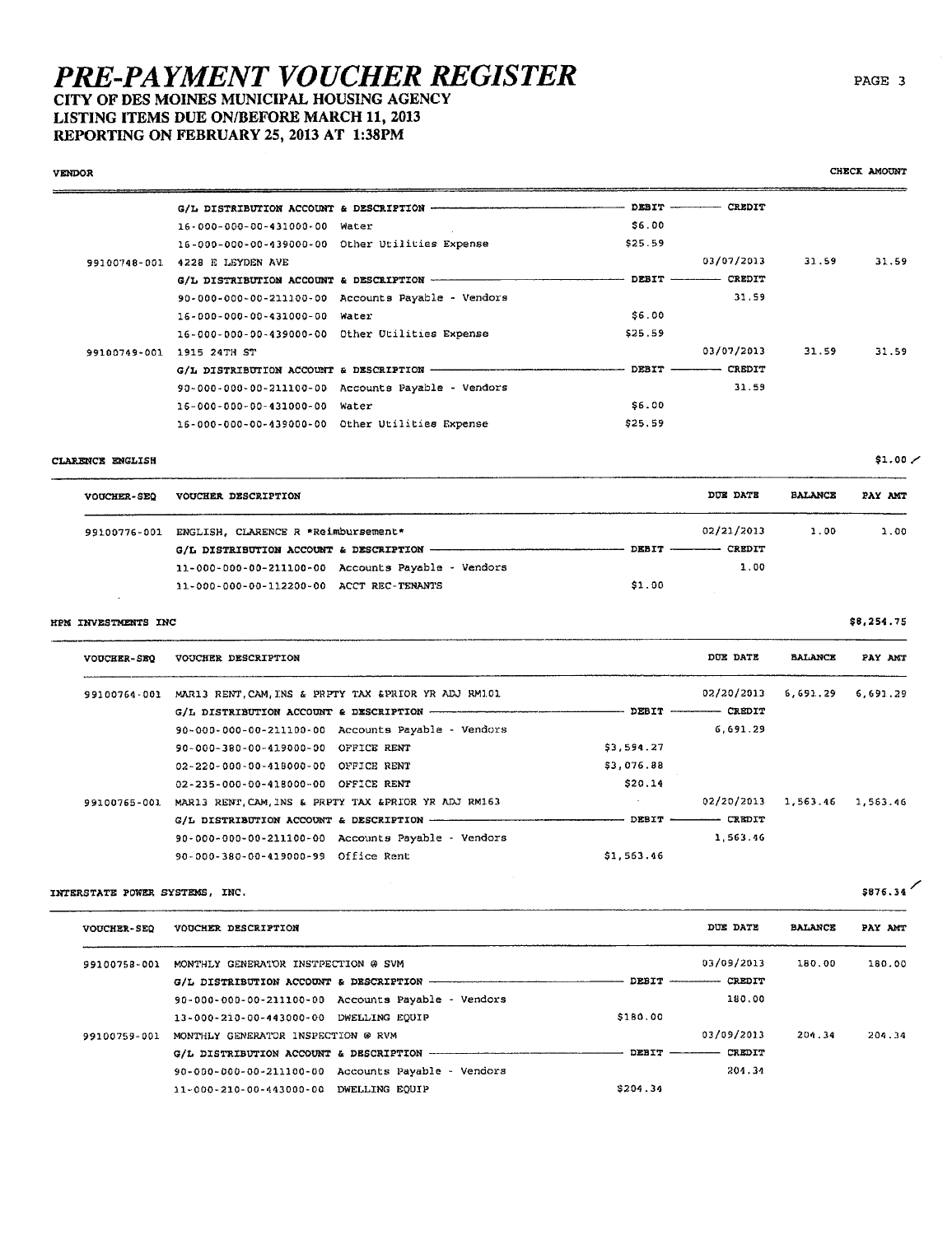$\omega_{\rm{eff}}$ 

CITY OF DES MOINES MUNICIPAL HOUSING AGENCY LISTING ITEMS DUE ON/BEFORE MARCH 11, 2013 REPORTING ON FEBRUARY 25,2013 AT 1:38PM

 $\bar{z}$ 

#### VENOR

 $\blacksquare$ 

 $\Delta \omega_{\rm{eff}} = \sigma_{\rm{eff}}$ 

CHECK AMOUNT

| INTERSTATE POWER SYSTEMS, INC.         |                                                                                                                                                                                                                                                                                                                                                                                 |               |                | 5876.34 - |
|----------------------------------------|---------------------------------------------------------------------------------------------------------------------------------------------------------------------------------------------------------------------------------------------------------------------------------------------------------------------------------------------------------------------------------|---------------|----------------|-----------|
| VOUCHER DESCRIPTION                    |                                                                                                                                                                                                                                                                                                                                                                                 | DUE DATE      | <b>BALANCE</b> | PAY AMT   |
|                                        |                                                                                                                                                                                                                                                                                                                                                                                 | 03/09/2013    | 163.50         | 163.50    |
|                                        | DEBIT                                                                                                                                                                                                                                                                                                                                                                           | <b>CREDIT</b> |                |           |
|                                        |                                                                                                                                                                                                                                                                                                                                                                                 | 163.50        |                |           |
|                                        | \$163.50                                                                                                                                                                                                                                                                                                                                                                        |               |                |           |
|                                        |                                                                                                                                                                                                                                                                                                                                                                                 | 03/09/2013    | 165.00         | 165.00    |
|                                        | DEBIT                                                                                                                                                                                                                                                                                                                                                                           | CREDIT        |                |           |
|                                        |                                                                                                                                                                                                                                                                                                                                                                                 | 165.00        |                |           |
| 14-000-210-00-443000-00 DWELLING EQUIP | \$165.00                                                                                                                                                                                                                                                                                                                                                                        |               |                |           |
| MONTHLY GENERATOR INSPECTION @ HP      |                                                                                                                                                                                                                                                                                                                                                                                 | 03/09/2013    | 163.50         | 163.50    |
| G/L DISTRIBUTION ACCOUNT & DESCRIPTION | DEBIT                                                                                                                                                                                                                                                                                                                                                                           | <b>CREDIT</b> |                |           |
|                                        |                                                                                                                                                                                                                                                                                                                                                                                 | 163.50        |                |           |
| 14-000-210-00-443000-00 DWELLING EQUIP | \$163.50                                                                                                                                                                                                                                                                                                                                                                        |               |                |           |
|                                        | MONTHLY GENERATOR INSPECTION @ EVM<br>G/L DISTRIBUTION ACCOUNT & DESCRIPTION -<br>90-000-000-00-211100-00 Accounts Payable - Vendors<br>12-000-210-00-443000-00 DWELLING CONTRACTS<br>MONTHLY GENERATOR INSPECTION @ OP<br>G/L DISTRIBUTION ACCOUNT & DESCRIPTION -<br>90-000-000-00-211100-00 Accounts Payable - Vendors<br>90-000-000-00-211100-00 Accounts Payable - Vendors |               |                |           |

#### MENARDS INC

| <b>VOUCHER-SEQ</b> | VOUCHER DESCRIPTION                                   |          | DUE DATE                        | <b>BALANCE</b> | PAY AMT |
|--------------------|-------------------------------------------------------|----------|---------------------------------|----------------|---------|
| 99100750-001       | Req#95015731; KORKY PLS, SUMMIT 3 ADA SMARTPAK, AAA B |          | 03/06/2013                      | 584.18         | 584.18  |
|                    |                                                       |          |                                 |                |         |
|                    | 90-000-000-00-211100-00 Accounts Payable - Vendors    |          | 584.18                          |                |         |
|                    | 11-000-215-00-442000-00 DWELLING REPAIRS - MATERIALS  | \$584.18 |                                 |                |         |
| 99100751-001       | Req#95015677;10* ICE CHISEL SCRAPER, 52* SCRAPER BR   |          | 01/20/2013                      | 38.56          | 38.56   |
|                    |                                                       |          |                                 |                |         |
|                    | 90-000-000-00-211100-00 Accounts Payable - Vendors    |          | 38.56                           |                |         |
|                    | 11-000-215-00-442000-00 DWELLING REPAIRS - MATERIALS  | \$38.56  |                                 |                |         |
| 99100752-001       | 7" CR CURVED VISEGRIP, ORANGE PEEL SPRAY, GAL RV ANT  |          | 01/25/2013                      | 73.98          | 73.98   |
|                    |                                                       |          | - DEBIT -------- CREDIT         |                |         |
|                    | 90-000-000-00-211100-00 Accounts Payable - Vendors    |          | 73.98                           |                |         |
|                    | 11-000-215-00-442000-00 DWELLING REPAIRS - MATERIALS  | \$73.98  |                                 |                |         |
| 99100753-001       | 7/8" MINI TUBING CUTTER, 1/2CTS RPR COUPLING, MINI H  |          | 01/21/2013                      | 53.60          | 53.60   |
|                    |                                                       |          | ----- DEBIT ------------ CREDIT |                |         |
|                    | 90-000-000-00-211100-00 Accounts Payable - Vendors    |          | 53.60                           |                |         |
|                    | 11-000-215-00-442000-00 DWELLING REPAIRS - MATERIALS  | 553.60   |                                 |                |         |

### MIDAMERICAN ENERGY

|  | $$7,124.74$ / |  |  |  |
|--|---------------|--|--|--|
|  |               |  |  |  |

| <b>VOUCHER-SEO</b> | VOUCHER DESCRIPTION                             |                                                    |            | DUE DATE                  | <b>BALANCE</b> | PAY AMT  |
|--------------------|-------------------------------------------------|----------------------------------------------------|------------|---------------------------|----------------|----------|
| 99100726-001       | 3717 6TH AVE - HP                               |                                                    |            | 03/07/2013                | 1.435.16       | 1.435.16 |
|                    |                                                 |                                                    |            | DEBIT ------- CREDIT      |                |          |
|                    | G/L DISTRIBUTION ACCOUNT & DESCRIPTION -------- |                                                    |            |                           |                |          |
|                    |                                                 | 90-000-000-00-211100-00 Accounts Payable - Vendors |            | 1,435.16                  |                |          |
|                    | 14-000-000-00-432000-00 ELECTRICITY             |                                                    | \$1,435.16 |                           |                |          |
|                    |                                                 |                                                    |            | 03/05/2013                | 2,439.49       | 2,439.49 |
| 99100727-001       | 3400 8TH ST - OP                                |                                                    |            |                           |                |          |
|                    |                                                 | G/L DISTRIBUTION ACCOUNT & DESCRIPTION ----------- |            | DEBIT ------------ CREDIT |                |          |
|                    |                                                 | 90-000-000-00-211100-00 Accounts Payable - Vendors |            | 2.439.49                  |                |          |

 $\bar{z}$ 

 $$750.32$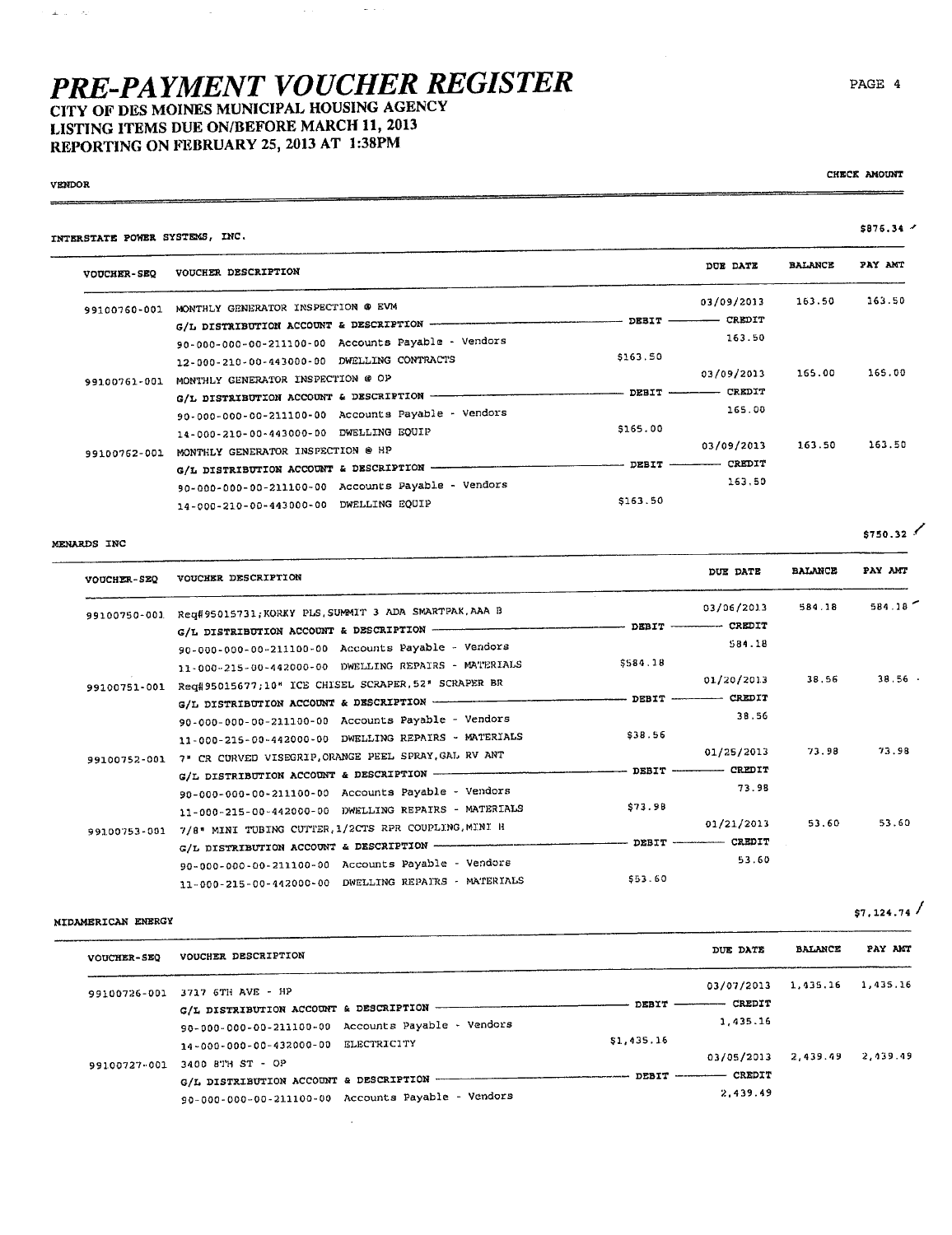$\sim$ 

LISTING ITEMS DUE ON/BEFORE MARCH 11, 2013 REPORTING ON FEBRUARY 25, 2013 AT 1:38PM

 $\mathcal{L}_{\text{max}}$  , and

|                          |                                                |                                                    | DEBIT --------- CREDIT                                                                                                                                                                                                                                                                                                                                              |                                                                                                                                                                                                                                                                                                                                                                                                                                                                                 |        |        |
|--------------------------|------------------------------------------------|----------------------------------------------------|---------------------------------------------------------------------------------------------------------------------------------------------------------------------------------------------------------------------------------------------------------------------------------------------------------------------------------------------------------------------|---------------------------------------------------------------------------------------------------------------------------------------------------------------------------------------------------------------------------------------------------------------------------------------------------------------------------------------------------------------------------------------------------------------------------------------------------------------------------------|--------|--------|
|                          |                                                |                                                    | \$2,439.49                                                                                                                                                                                                                                                                                                                                                          |                                                                                                                                                                                                                                                                                                                                                                                                                                                                                 |        |        |
|                          | 14-000-000-00-432000-00 ELECTRICITY            |                                                    |                                                                                                                                                                                                                                                                                                                                                                     | 03/01/2013 1,275.64 1,275.64                                                                                                                                                                                                                                                                                                                                                                                                                                                    |        |        |
|                          | 99100728-001 3700 E 31ST ST - EVM              |                                                    |                                                                                                                                                                                                                                                                                                                                                                     |                                                                                                                                                                                                                                                                                                                                                                                                                                                                                 |        |        |
|                          |                                                |                                                    |                                                                                                                                                                                                                                                                                                                                                                     | 1.275.64                                                                                                                                                                                                                                                                                                                                                                                                                                                                        |        |        |
|                          |                                                | 90-000-000-00-211100-00 Accounts Payable - Vendors | \$1,275.64                                                                                                                                                                                                                                                                                                                                                          |                                                                                                                                                                                                                                                                                                                                                                                                                                                                                 |        |        |
|                          | 12-000-000-00-432000-00 ELECTRICITY            |                                                    |                                                                                                                                                                                                                                                                                                                                                                     | 02/21/2013                                                                                                                                                                                                                                                                                                                                                                                                                                                                      | 0.64   | 0.64   |
|                          | 99100729-001 3108 SENECA AVE                   |                                                    | DEBIT --------- CREDIT                                                                                                                                                                                                                                                                                                                                              |                                                                                                                                                                                                                                                                                                                                                                                                                                                                                 |        |        |
|                          | G/L DISTRIBUTION ACCOUNT & DESCRIPTION -----   |                                                    |                                                                                                                                                                                                                                                                                                                                                                     | 0.64                                                                                                                                                                                                                                                                                                                                                                                                                                                                            |        |        |
|                          |                                                | 90-000-000-00-211100-00 Accounts Payable - Vendors | \$0.29                                                                                                                                                                                                                                                                                                                                                              |                                                                                                                                                                                                                                                                                                                                                                                                                                                                                 |        |        |
|                          | 16-000-000-00-432000-00 Electricity            |                                                    | \$0.35                                                                                                                                                                                                                                                                                                                                                              |                                                                                                                                                                                                                                                                                                                                                                                                                                                                                 |        |        |
|                          | 16-000-000-00-433000-00 Gas                    |                                                    |                                                                                                                                                                                                                                                                                                                                                                     | 02/21/2013                                                                                                                                                                                                                                                                                                                                                                                                                                                                      | 0.64   | 0.64   |
|                          | 99100730-001 3101 FLEMING AVE                  |                                                    |                                                                                                                                                                                                                                                                                                                                                                     |                                                                                                                                                                                                                                                                                                                                                                                                                                                                                 |        |        |
|                          |                                                |                                                    |                                                                                                                                                                                                                                                                                                                                                                     | 0.64                                                                                                                                                                                                                                                                                                                                                                                                                                                                            |        |        |
|                          |                                                | 90-000-000-00-211100-00 Accounts Payable - Vendors |                                                                                                                                                                                                                                                                                                                                                                     |                                                                                                                                                                                                                                                                                                                                                                                                                                                                                 |        |        |
|                          | 16-000-000-00-432000-00 Electricity            |                                                    | \$0.29                                                                                                                                                                                                                                                                                                                                                              |                                                                                                                                                                                                                                                                                                                                                                                                                                                                                 |        |        |
|                          | 16-000-000-00-433000-00 Gas                    |                                                    | \$0.35                                                                                                                                                                                                                                                                                                                                                              | 03/01/2013                                                                                                                                                                                                                                                                                                                                                                                                                                                                      | 29.06  | 29.06  |
| 99100731-001 1427 STH ST |                                                |                                                    |                                                                                                                                                                                                                                                                                                                                                                     |                                                                                                                                                                                                                                                                                                                                                                                                                                                                                 |        |        |
|                          |                                                |                                                    |                                                                                                                                                                                                                                                                                                                                                                     | - DEBIT -------- CREDIT<br>29.06                                                                                                                                                                                                                                                                                                                                                                                                                                                |        |        |
|                          |                                                | 90-000-000-00-211100-00 Accounts Payable - Vendors |                                                                                                                                                                                                                                                                                                                                                                     |                                                                                                                                                                                                                                                                                                                                                                                                                                                                                 |        |        |
|                          | 15-000-000-00-432000-00 ELECTRICITY            |                                                    | \$10.17                                                                                                                                                                                                                                                                                                                                                             |                                                                                                                                                                                                                                                                                                                                                                                                                                                                                 |        |        |
|                          | 15-000-000-00-433000-00 GAS                    |                                                    | \$18.89                                                                                                                                                                                                                                                                                                                                                             |                                                                                                                                                                                                                                                                                                                                                                                                                                                                                 |        | 6.34   |
|                          | 99100733-001 1312 OAK PARK AVE                 |                                                    |                                                                                                                                                                                                                                                                                                                                                                     | 03/05/2013                                                                                                                                                                                                                                                                                                                                                                                                                                                                      | 6.34   |        |
|                          |                                                |                                                    |                                                                                                                                                                                                                                                                                                                                                                     |                                                                                                                                                                                                                                                                                                                                                                                                                                                                                 |        |        |
|                          |                                                | 90-000-000-00-211100-00 Accounts Payable - Vendors |                                                                                                                                                                                                                                                                                                                                                                     | 6.34                                                                                                                                                                                                                                                                                                                                                                                                                                                                            |        |        |
|                          | 16-000-000-00-432000-00 Electricity            |                                                    | \$6.34                                                                                                                                                                                                                                                                                                                                                              |                                                                                                                                                                                                                                                                                                                                                                                                                                                                                 |        |        |
|                          | 99100734-001 100 E EUCLID AVE - PF GENERATOR   |                                                    |                                                                                                                                                                                                                                                                                                                                                                     | 03/05/2013                                                                                                                                                                                                                                                                                                                                                                                                                                                                      | 10.00  | 10.00  |
|                          |                                                | G/L DISTRIBUTION ACCOUNT & DESCRIPTION             | $\begin{minipage}{.4\linewidth} \begin{tabular}{l} \textbf{0} & \textbf{0} & \textbf{0} & \textbf{0} & \textbf{0} \\ \textbf{0} & \textbf{0} & \textbf{0} & \textbf{0} \\ \textbf{0} & \textbf{0} & \textbf{0} & \textbf{0} \\ \textbf{0} & \textbf{0} & \textbf{0} & \textbf{0} \\ \textbf{0} & \textbf{0} & \textbf{0} & \textbf{0} \end{tabular} \end{minipage}$ |                                                                                                                                                                                                                                                                                                                                                                                                                                                                                 |        |        |
|                          |                                                | 90-000-000-00-211100-00 Accounts Payable - Vendors |                                                                                                                                                                                                                                                                                                                                                                     | 10.00                                                                                                                                                                                                                                                                                                                                                                                                                                                                           |        |        |
|                          | 04-000-000-00-433000-00 gas                    |                                                    | \$10.00                                                                                                                                                                                                                                                                                                                                                             |                                                                                                                                                                                                                                                                                                                                                                                                                                                                                 |        |        |
|                          | 99100735-001 3221 E 9TH ST                     |                                                    |                                                                                                                                                                                                                                                                                                                                                                     | 03/06/2013                                                                                                                                                                                                                                                                                                                                                                                                                                                                      | 3.2.20 | 12.20  |
|                          | G/L DISTRIBUTION ACCOUNT & DESCRIPTION --      |                                                    |                                                                                                                                                                                                                                                                                                                                                                     | $-$ DEBIT $-$ CREDIT                                                                                                                                                                                                                                                                                                                                                                                                                                                            |        |        |
|                          |                                                | 90-000-000-00-211100-00 Accounts Payable - Vendors |                                                                                                                                                                                                                                                                                                                                                                     | 12.20                                                                                                                                                                                                                                                                                                                                                                                                                                                                           |        |        |
|                          | 16-000-000-00-432000-00 Electricity            |                                                    | \$7.30                                                                                                                                                                                                                                                                                                                                                              |                                                                                                                                                                                                                                                                                                                                                                                                                                                                                 |        |        |
|                          | 16-000-000-00-433000-00 Gas                    |                                                    | \$4.90                                                                                                                                                                                                                                                                                                                                                              |                                                                                                                                                                                                                                                                                                                                                                                                                                                                                 |        |        |
|                          | 99100736-001 100 E EUCLID AVE RM 167           |                                                    |                                                                                                                                                                                                                                                                                                                                                                     | 03/05/2013                                                                                                                                                                                                                                                                                                                                                                                                                                                                      | 179.95 | 179.95 |
|                          |                                                | G/L DISTRIBUTION ACCOUNT & DESCRIPTION             | $\frac{1}{1}$ DEBIT $\frac{1}{1}$                                                                                                                                                                                                                                                                                                                                   | $\overline{\phantom{a}}$ $\overline{\phantom{a}}$ $\overline{\phantom{a}}$ $\overline{\phantom{a}}$ $\overline{\phantom{a}}$ $\overline{\phantom{a}}$ $\overline{\phantom{a}}$ $\overline{\phantom{a}}$ $\overline{\phantom{a}}$ $\overline{\phantom{a}}$ $\overline{\phantom{a}}$ $\overline{\phantom{a}}$ $\overline{\phantom{a}}$ $\overline{\phantom{a}}$ $\overline{\phantom{a}}$ $\overline{\phantom{a}}$ $\overline{\phantom{a}}$ $\overline{\phantom{a}}$ $\overline{\$ |        |        |
|                          |                                                | 90-000-000-00-211100-00 Accounts Payable - Vendors |                                                                                                                                                                                                                                                                                                                                                                     | 179.95                                                                                                                                                                                                                                                                                                                                                                                                                                                                          |        |        |
|                          | 90-000-000-00-432000-99 Electricity            |                                                    | \$179.95                                                                                                                                                                                                                                                                                                                                                            |                                                                                                                                                                                                                                                                                                                                                                                                                                                                                 |        |        |
|                          | 99100737-001 100 E EUCLID AVE RM 163           |                                                    |                                                                                                                                                                                                                                                                                                                                                                     | 03/05/2013                                                                                                                                                                                                                                                                                                                                                                                                                                                                      | 75.92  | 75.92  |
|                          | G/L DISTRIBUTION ACCOUNT & DESCRIPTION ------- |                                                    |                                                                                                                                                                                                                                                                                                                                                                     | - DEBIT ----------- CREDIT                                                                                                                                                                                                                                                                                                                                                                                                                                                      |        |        |
|                          |                                                | 90-000-000-00-211100-00 Accounts Payable - Vendors |                                                                                                                                                                                                                                                                                                                                                                     | 75.92                                                                                                                                                                                                                                                                                                                                                                                                                                                                           |        |        |
|                          | 90-000-000-00-432000-00 Electricity            |                                                    | \$35.68                                                                                                                                                                                                                                                                                                                                                             |                                                                                                                                                                                                                                                                                                                                                                                                                                                                                 |        |        |
|                          | 02-220-000-00-432000-00                        | ELECTRICITY                                        | \$39.98                                                                                                                                                                                                                                                                                                                                                             |                                                                                                                                                                                                                                                                                                                                                                                                                                                                                 |        |        |
|                          | $02 - 235 - 000 - 00 - 432000 - 00$            | ELECTRICITY                                        | \$0.26                                                                                                                                                                                                                                                                                                                                                              |                                                                                                                                                                                                                                                                                                                                                                                                                                                                                 |        |        |
|                          | 99100738-001 100 E EUCLID AVE RM 99            |                                                    |                                                                                                                                                                                                                                                                                                                                                                     | 03/05/2013                                                                                                                                                                                                                                                                                                                                                                                                                                                                      | 292.17 | 292.17 |
|                          | G/L DISTRIBUTION ACCOUNT & DESCRIPTION         |                                                    |                                                                                                                                                                                                                                                                                                                                                                     | - DEBIT -------- CREDIT                                                                                                                                                                                                                                                                                                                                                                                                                                                         |        |        |
|                          |                                                | 90-000-000-00-211100-00 Accounts Payable - Vendors |                                                                                                                                                                                                                                                                                                                                                                     | 292.17                                                                                                                                                                                                                                                                                                                                                                                                                                                                          |        |        |
|                          | 90-000-000-00-432000-00 Electricity            |                                                    | \$137.32                                                                                                                                                                                                                                                                                                                                                            |                                                                                                                                                                                                                                                                                                                                                                                                                                                                                 |        |        |
|                          | 02-220-000-00-432000-00                        | ELECTRICITY                                        | \$153.84                                                                                                                                                                                                                                                                                                                                                            |                                                                                                                                                                                                                                                                                                                                                                                                                                                                                 |        |        |
|                          | 02-235-000-00-432000-00 ELECTRICITY            |                                                    | \$1.01                                                                                                                                                                                                                                                                                                                                                              |                                                                                                                                                                                                                                                                                                                                                                                                                                                                                 |        |        |

 $\gamma$  , and a single section of the  $\gamma$ 

CHECK AMOUNT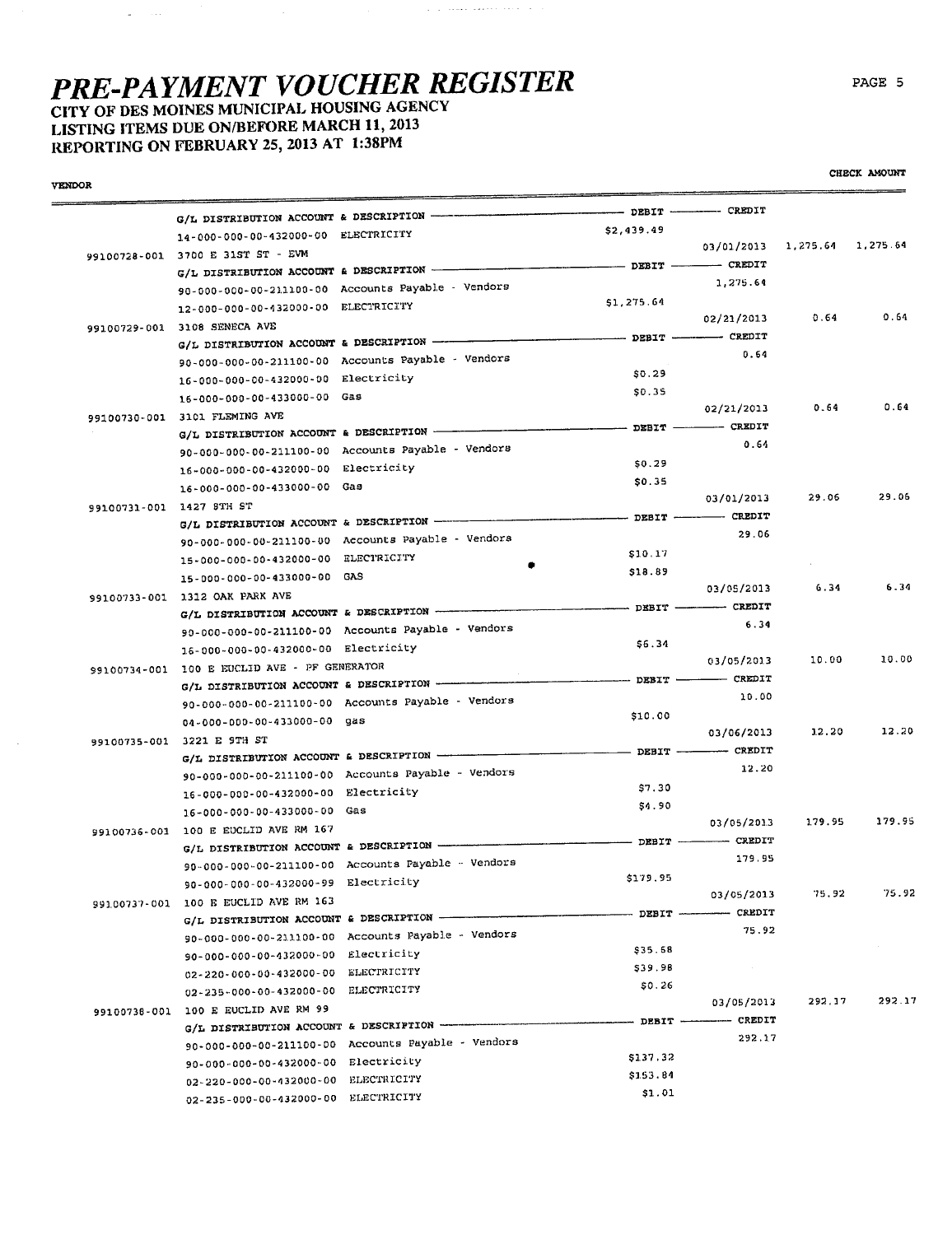## **PRE-PAYMENT VOUCHER REGISTER** CITY OF DES MOINES MUNICIPAL HOUSING AGENCY LISTING ITEMS DUE ON/BEFORE MARCH 11, 2013

 $\mathcal{L}(\mathcal{L}^{\mathcal{L}}(\mathcal{L}^{\mathcal{L}}))$  , where  $\mathcal{L}(\mathcal{L}^{\mathcal{L}}(\mathcal{L}^{\mathcal{L}}))$  and  $\mathcal{L}(\mathcal{L}^{\mathcal{L}}(\mathcal{L}^{\mathcal{L}}))$ 

REPORTING ON FEBRUARY 25, 2013 AT 1:38PM

 $\hat{A}^{\dagger}$  .

#### **VENDOR**

 $\equiv$ 

 $\overline{\phantom{a}}$ 

#### MIDAMERICAN ENERGY

| VOUCHER-SEQ  | VOUCHER DESCRIPTION                                |             |               | DUE DATE               | <b>BALANCE</b> | PAY AMT |
|--------------|----------------------------------------------------|-------------|---------------|------------------------|----------------|---------|
| 99100739-001 | 100 E EUCLID AVE RM 165                            |             |               | 03/05/2013             | 157.26         | 157.26  |
|              | G/L DISTRIBUTION ACCOUNT & DESCRIPTION ----        |             | $-$ DEBIT $-$ | ------ CREDIT          |                |         |
|              | 90-000-000-00-211100-00 Accounts Payable - Vendors |             |               | 157.26                 |                |         |
|              | 90-000-000-00-432000-00                            | Electricity | \$73.91       |                        |                |         |
|              | 02-220-000-00-432000-00                            | ELECTRICITY | 582.81        |                        |                |         |
|              | 02-235-000-00-432000-00                            | ELECTRICITY | \$0.54        |                        |                |         |
| 99100740-001 | 100 E EUCLID AVE RM 103                            |             |               | 03/05/2013             | 832.89         | 832.89  |
|              | G/L DISTRIBUTION ACCOUNT & DESCRIPTION -           |             | $-$ DEBIT $-$ | $-$ CREDIT             |                |         |
|              | 90-000-000-00-211100-00 Accounts Payable - Vendors |             |               | 832.89                 |                |         |
|              | 90-000-000-00-432000-00                            | Electricity | \$391.46      |                        |                |         |
|              | 02-220-000-00-432000-00 ELECTRICITY                |             | \$438.56      |                        |                |         |
|              | $02 - 235 - 000 - 00 - 432000 - 00$                | ELECTRICITY | \$2.87        |                        |                |         |
| 99100755-001 | 903 E DOUGLAS AVE. - PER 12/10-01/11/13            |             |               | 02/04/2013             | 174.80         | 174.80  |
|              | G/L DISTRIBUTION ACCOUNT & DESCRIPTION -           |             |               | - DEBIT ------- CREDIT |                |         |
|              | 90-000-000-00-211100-00 Accounts Payable - Vendors |             |               | 174.80                 |                |         |
|              | 15-000-000-00-432000-00 ELECTRICITY                |             | \$40.46       |                        |                |         |
|              | GAS<br>15-000-000-00-433000-00                     |             | \$134.34      |                        |                |         |
| 99100756-001 | 903 E DOUGLAS AVE - PER 01/11-02/12/13             |             |               | 03/05/2013             | 202.58         | 202.58  |
|              | G/L DISTRIBUTION ACCOUNT & DESCRIPTION -           |             | DEBIT         | $-$ CREDIT             |                |         |
|              | 90-000-000-00-211100-00 Accounts Payable - Vendors |             |               | 202 58                 |                |         |
|              | 15-000-000-00-432000-00                            | ELECTRICITY | \$43.63       |                        |                |         |
|              | GAS<br>15-000-000-00-433000-00                     |             | \$158.95      |                        |                |         |

#### ROBYN MUNDY

| <b>VOUCHER-SEQ</b> | VOUCHER DESCRIPTION                                                                     | DUE DATE                                | <b>BALANCE</b> | PAY ANT |
|--------------------|-----------------------------------------------------------------------------------------|-----------------------------------------|----------------|---------|
|                    | 99100781-001 MUNDY, ROBYN R *Reimbursement*<br>G/L DISTRIBUTION ACCOUNT & DESCRIPTION - | 02/21/2013<br>DEBIT ------------ CREDIT | 4.00           | 4.00    |
|                    | 16-000-000-00-211100-00 Accounts Payable - Vendors                                      | 4.00                                    |                |         |
|                    | 16-000-000-00-112200-00 Accounts Receivable - Tenants                                   | \$4.00                                  |                |         |

NITE OWL PRINTING

 $$185.00$ 

| <b>VOUCHER-SEQ</b> | VOUCHER DESCRIPTION                                                                                                                                                                                      |          | DUE DATE                                          | <b>BALANCE</b> | PAY AMT |
|--------------------|----------------------------------------------------------------------------------------------------------------------------------------------------------------------------------------------------------|----------|---------------------------------------------------|----------------|---------|
|                    | 99100772-001 S8 RFTA - REQUEST FOR TENANCY APPROVAL<br>G/L DISTRIBUTION ACCOUNT & DESCRIPTION ----------------<br>90-000-000-00-211100-00 Accounts Payable - Vendors<br>02-220-417-00-419000-00 PRINTING | \$185.00 | 03/11/2013<br>DEBIT ------------ CREDIT<br>185.00 | 185.00         | 185.00  |

| PANGEA FOUNDATION |                                                                |                              |                | .       |
|-------------------|----------------------------------------------------------------|------------------------------|----------------|---------|
|                   | <b>VOUCHER DESCRIPTION</b><br><b>VOUCHER-SEQ</b>               | DUE DATE                     | <b>BALANCE</b> | PAY AMT |
|                   | 99100774-001 AASC ONLINE SOFTWARE DUES FOR SERVICE COORDINATOR | 02/15/2013 2,380.00 2,380.00 |                |         |



CHECK AMOUNT

\$7,124.74

 $$4.00$  /

 $$2.380.00$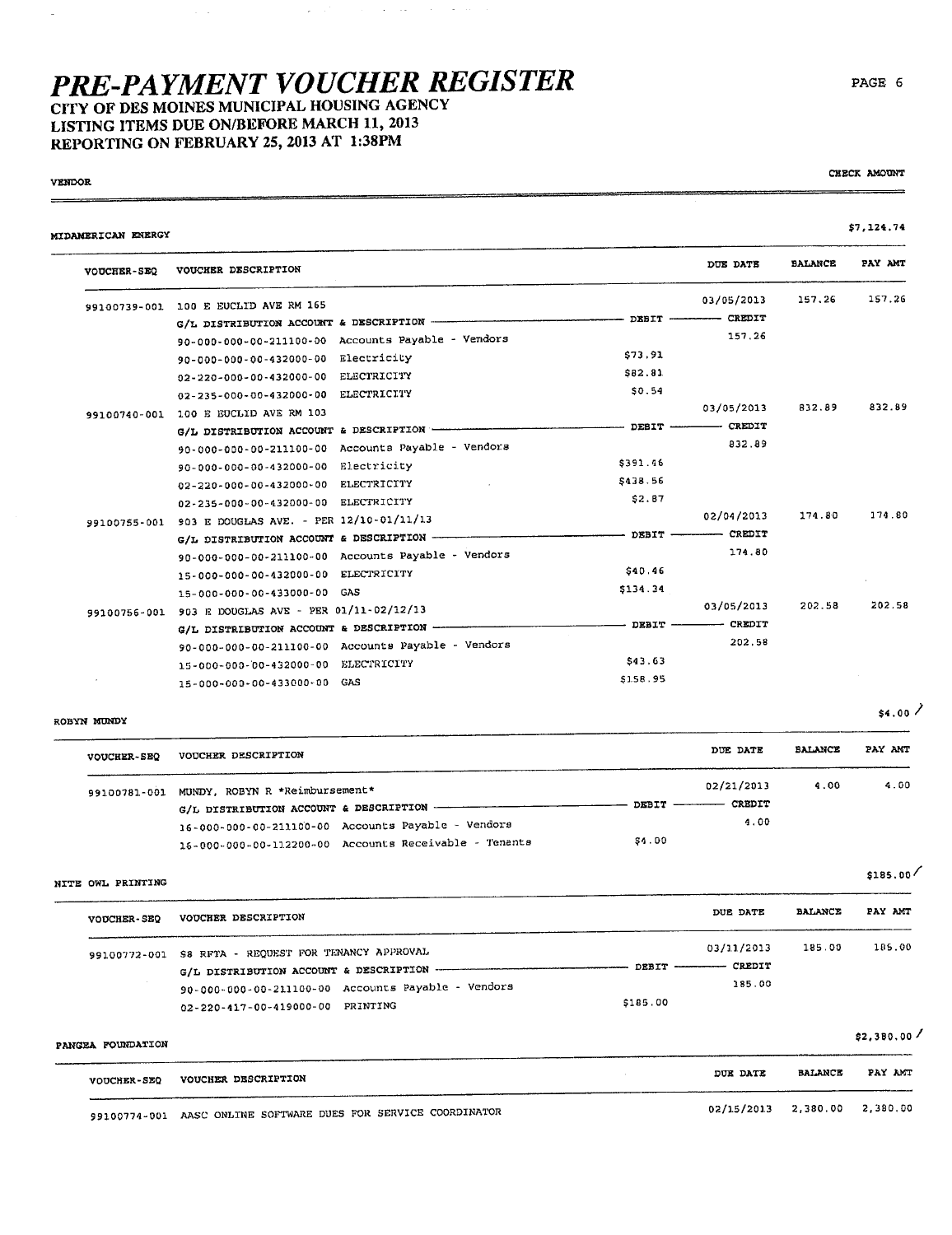CITY OF DES MOINES MUNICIPAL HOUSING AGENCY LISTING ITEMS DUE ON/BEFORE MARCH 11, 2013 REPORTING ON FEBRUARY 25, 2013 AT 1:38PM

| <b>VENDOR</b>                            |                                                        |               |          | CASCA AGOUNI |
|------------------------------------------|--------------------------------------------------------|---------------|----------|--------------|
| G/L DISTRIBUTION ACCOUNT & DESCRIPTION - |                                                        | DEBIT ------- | CREDIT   |              |
|                                          | 90-000-000-00-211100-00 Accounts Payable - Vendors     |               | 2,380.00 |              |
|                                          | 11-000-350-00-419000-00 MEMBERSHIPS, DUES, FEES        | \$595.00      |          |              |
|                                          | 12-000-350-00-419000-00 MEMBERSHIPS, DUES AND FEES     | \$595.00      |          |              |
|                                          | 13-000-350-00-419000-00 MEMBERSHIPS, DUES AND FEES     | \$595.00      |          |              |
|                                          | 14-000-350-00-419000-00 MEMBERSHIPS, DUES AND LICENSES | \$595.00      |          |              |
|                                          |                                                        |               |          | \$855.00     |

 $\langle \cdot, \cdot, \cdot \rangle = \langle \cdot, \cdot \rangle$  .

#### PERFICUT COMPANIES, INC.

| <b>VOUCHER-SEQ</b> | VOUCHER DESCRIPTION                                |                    | DUE DATE      | <b>BALANCE</b> | PAY AMT   |
|--------------------|----------------------------------------------------|--------------------|---------------|----------------|-----------|
| 99100783-001       | SNOW REMOVAL FOR 5H & DISPO UNITS                  |                    | 02/06/2013    | 990.00         | 990.00    |
|                    | G/L DISTRIBUTION ACCOUNT & DESCRIPTION             | DEBIT ------------ | CREDIT        |                |           |
|                    | 90-000-000-00-211100-00 Accounts Payable - Vendors |                    | 990.00        |                |           |
|                    | 15-000-433-00-443000-00 SNOW REMOVAL               | \$337.50           |               |                |           |
|                    | 16-000-433-00-443000-00 SNOW REMOVAL               | \$652.50           |               |                |           |
| 99100784-001       | CREDIT FOR OVERPAYMENT ON DECEMBER BILL            |                    | 02/06/2013    | $-135.00$      | $-135.00$ |
|                    | G/L DISTRIBUTION ACCOUNT & DESCRIPTION -           | DEBIT ----------   | <b>CREDIT</b> |                |           |
|                    | 90-000-000-00-211100-00 Accounts Payable - Vendors | \$135.00           |               |                |           |
|                    | 16-000-433-00-443000-00 SNOW REMOVAL               |                    | 135.00        |                |           |

### POLK COUNTY AUDITORS OFFICE

| <b>VOUCHER-SEQ</b> | <b>VOUCHER DESCRIPTION</b>                          | DUE DATE                   | <b>BALANCE</b> | PAY ANT |
|--------------------|-----------------------------------------------------|----------------------------|----------------|---------|
|                    | 99100741-001 BUSINESS CARDS FOR DENISE CARRINGTON   | 02/14/2013                 | 20.00          | 20,00   |
|                    | G/L DISTRIBUTION ACCOUNT & DESCRIPTION ----------   | DEBIT ------------- CREDIT |                |         |
|                    | .90-000-000-00-211100-00 Accounts Payable - Vendors | 20.00                      |                |         |
|                    | \$20.00<br>PRINTING<br>02-220-417-00-419000-00      |                            |                |         |

#### PREFERRED PEST CONTROL INC

 $\overline{\phantom{a}}$ 

| <b>VOUCHER-SEQ</b> | VOUCHER DESCRIPTION                                      |                 | DUE DATE                  | <b>BALANCE</b> | PAY ANT  |
|--------------------|----------------------------------------------------------|-----------------|---------------------------|----------------|----------|
| 99100722-001       | BDC BED BUG INSPECTION @ EVM                             |                 | 02/11/2013                | 1,000.00       | 1,000.00 |
|                    | G/L DISTRIBUTION ACCOUNT & DESCRIPTION -                 |                 | DEBIT ------------ CREDIT |                |          |
|                    | 90-000-000-00-211100-00 Accounts Payable - Vendors       |                 | 1,000.00                  |                |          |
|                    | 12-000-403-00-443000-00 PEST CONTROL CONTACTS            | \$1,000.00      |                           |                |          |
| 99100723-001       | INSTALL RODENT CONTROL @ RVM                             |                 | 02/13/2013                | 1,000.00       | 1,000.00 |
|                    | G/L DISTRIBUTION ACCOUNT & DESCRIPTION -                 |                 | $-$ DEBIT $-$ CREDIT      |                |          |
|                    | 90-000-000-00-211100-00 Accounts Payable - Vendors       |                 | 1,000.00                  |                |          |
|                    | 11-000-403-00-443000-00 PEST CONTROL                     | \$1,000.00      |                           |                |          |
| 99100724-001       | BDC BED BUG INSPECTION @ HP                              |                 | 02/14/2013                | 1,000.00       | 1,000.00 |
|                    |                                                          | DEBIT -         | ------- CREDIT            |                |          |
|                    | 90-000-000-00-211100-00 Accounts Payable - Vendors       |                 | 1,000.00                  |                |          |
|                    | 11-000-403-00-443000-00 PEST CONTROL                     | \$1,000.00      |                           |                |          |
| 99100725-001       | BDC BED BUG INSPECTION RE-CHECK SEVERAL UNITS ORVM       |                 | 02/13/2013                | 320.00         | 320.00   |
|                    | G/L DISTRIBUTION ACCOUNT & DESCRIPTION ----------------- | $---$ DESIT $-$ | CREDIT                    |                |          |
|                    | 90-000-000-00-211100-00 Accounts Payable - Vendors       |                 | 320.00                    |                |          |
|                    | PEST CONTROL<br>11-000-403-00-443000-00                  | \$320.00        |                           |                |          |

#### PAGE 7

CHECK AMOUNT

\$855.00  $/$ 

\$20.00 /

 $$3,320.00$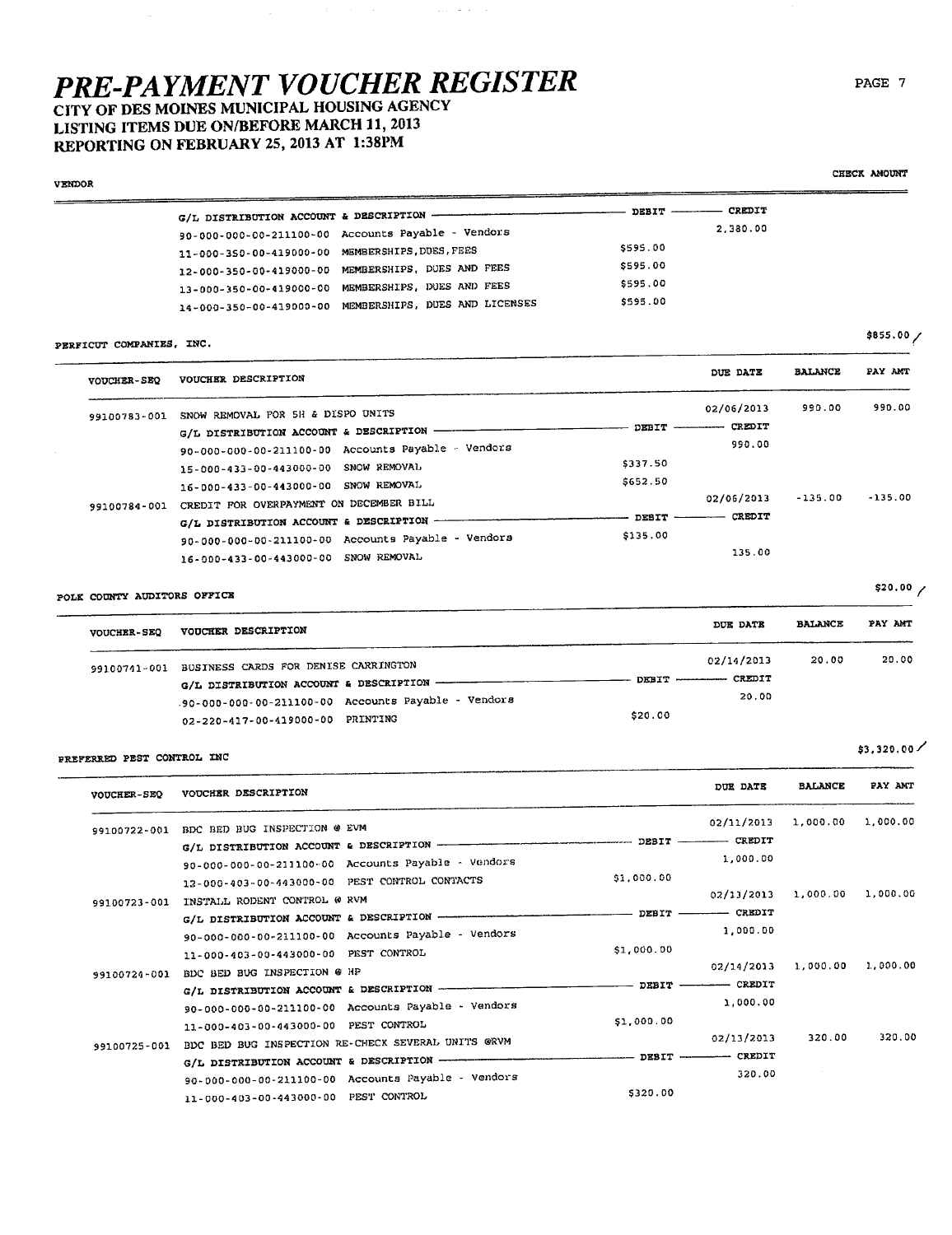$\mathcal{A}^{\mathcal{A}}$  and  $\mathcal{A}^{\mathcal{A}}$  are the set of the set of the set of the set of  $\mathcal{A}$ 

CITY OF DES MOINES MUNICIPAL HOUSING AGENCY LISTING ITEMS DUE ON/BEFORE MARCH 11, 2013 REPORTING ON FEBRUARY 25, 2013 AT 1:38PM

#### **VENDOR**

 $\pm$  18

CHECK AMOUNT

| <b>VOUCHER-SEQ</b>       | VOUCHER DESCRIPTION                                            |               | DUE DATE               | <b>BALANCE</b> | PAY ANT       |
|--------------------------|----------------------------------------------------------------|---------------|------------------------|----------------|---------------|
|                          |                                                                |               |                        |                | 5,000.00      |
|                          | 99100782-001 POSTAGE FOR MAIL MACHINE                          |               | 02/21/2013<br>- CREDIT | 5,000.00       |               |
|                          | G/L DISTRIBUTION ACCOUNT & DESCRIPTION -                       | - DEBIT -     | 5,000.00               |                |               |
|                          | Accounts Payable - Vendors<br>90-000-000-00-211100-00          |               |                        |                |               |
|                          | POSTAGE<br>11-000-410-00-419000-00                             | \$349.88      |                        |                |               |
|                          | POSTAGE EXP<br>12-000-410-00-419000-00                         | \$93.05       |                        |                |               |
|                          | POSTAGE<br>13-000-410-00-419000-00                             | \$91.19       |                        |                |               |
|                          | POSTAGE<br>14-000-410-00-419000-00                             | \$165.63      |                        |                |               |
|                          | POSTAGE<br>15-000-410-00-419000-00                             | \$14.89       |                        |                |               |
|                          | <b>POSTAGE</b><br>16-000-410-00-419000-00                      | \$35.36       |                        |                |               |
|                          | POSTAGE<br>02-220-410-00-419000-00                             | \$4,232.09    |                        |                |               |
|                          | 02-235-410-00-419000-00 POSTAGE                                | \$17.91       |                        |                |               |
| REMEDY INTELLIGENT STAFF |                                                                |               |                        |                | $$716.87$ $-$ |
| <b>VOUCHER-SEQ</b>       | VOUCHER DESCRIPTION                                            |               | DUE DATE               | <b>BALANCE</b> | PAY AMT       |
|                          | 99100757-001 PPE 02/11/13 FOR SANDRA KONKLER                   |               | 02/10/2013             | 716.87         | 716.87        |
|                          | G/L DISTRIBUTION ACCOUNT & DESCRIPTION --                      | - DEBIT --    | - CREDIT               |                |               |
|                          | 90-000-000-00-211100-00 Accounts Payable - Vendors             |               | 716.87                 |                |               |
|                          | 02-220-455-00-419000-00 TEMPORARY SERVICES                     | \$716.87      |                        |                |               |
| <b>SHERWIN-WILLIAMS</b>  |                                                                |               |                        |                | 5799.60       |
| <b>VOUCHER-SEQ</b>       | VOUCHER DESCRIPTION                                            |               | DUE DATE               | <b>BALANCE</b> | PAY AMT       |
|                          | 99100763-001 Req#95015716;5 GAL BUCKET PAINT FOR ALL MANORS    |               | 03/06/2013             | 799.60         | 799.60        |
|                          | G/L DISTRIBUTION ACCOUNT & DESCRIPTION -----                   | $-$ DEBIT $-$ | - CREDIT               |                |               |
|                          | 90-000-000-00-211100-00 Accounts Payable - Vendors             |               | 799.60                 |                |               |
|                          | 11-000-335-00-442000-00 MAINT SUPPLIES                         | \$159.92      |                        |                |               |
|                          | 12-000-335-00-442000-00 MAINT SUPPLIES                         | \$159.92      |                        |                |               |
|                          | 13-000-335-00-442000-00 MAINT SUPPLIES                         | \$159.92      |                        |                |               |
|                          | 14-000-335-00-442000-00 MAINT SUPPLIES                         | \$319.84      |                        |                |               |
| SMITH'S SEWER SERVICE    |                                                                |               |                        |                | $$467.50$ /   |
| <b>VOUCHER-SEQ</b>       | VOUCHER DESCRIPTION                                            |               | DUE DATE               | <b>BALANCE</b> | PAY AMT       |
|                          | 99100768-001 SERVICE LABOR TO CLEAN SINK LINE @ RVM #919,920   |               | 02/10/2013             | 105.00         | 105.00        |
|                          | G/L DISTRIBUTION ACCOUNT & DESCRIPTION -                       | DEBIT -       | $-$ CREDIT             |                |               |
|                          | 90-000-000-00-211100-00 Accounts Payable - Vendors             |               | 105.00                 |                |               |
|                          | 11-000-406-00-443000-00 PLUMBING                               | \$105.00      |                        |                |               |
|                          | 99100769-001 LABOR TO CLEAN SEWER LINE @ 1338 CLARK ST - DISPO |               | 02/05/2013             | 127.50         | 127.50        |
|                          | G/L DISTRIBUTION ACCOUNT & DESCRIPTION -                       | - DEBIT       | <b>CREDIT</b>          |                |               |
|                          | 90-000-000-00-211100-00 Accounts Payable - Vendors             |               | 127.50                 |                |               |
|                          | 15-000-406-00-443000-00 PLUMBING                               | \$127.50      |                        |                |               |

#### PAGE 8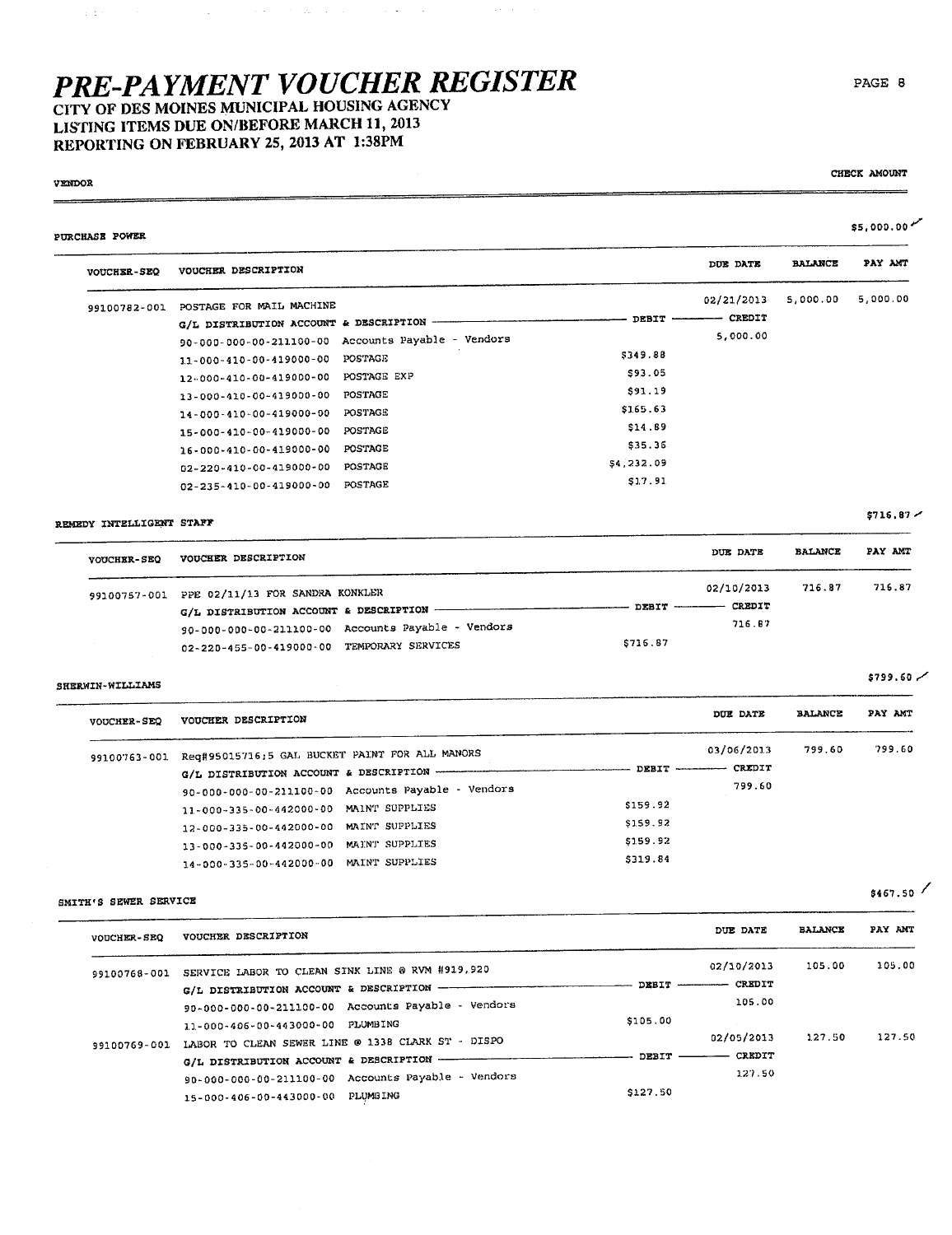CITY OF DES MOINES MUNICIPAL HOUSING AGENCY LISTING ITEMS DUE ON/BEFORE MARCH 11, 2013 REPORTING ON FEBRUARY 25, 2013 AT 1:38PM

 $\sim 10^{11}$  m  $^{-1}$ 

#### **VENDOR** SMITH'S SEWER SERVICE **BALANCE** DUE DATE VOUCHER-SEQ VOUCHER DESCRIPTION 02/07/2013  $70.00$ 99100770-001 LABOR TO CLEAN FLOOR DRAIN @ 1632 SEARLE - 5H  $-$  DEBIT  $-$  CREDIT G/L DISTRIBUTION ACCOUNT & DESCRIPTION - $70.00$ 90-000-000-00-211100-00 Accounts Payable - Vendors \$70.00 16-000-406-00-443000-00 PLUMBING 165.00 02/14/2013 1.65.00 99100771-001 SERVICE LABOR TO CLEAN SINK LINE @ EVM #29,30 & RR

**Carl Constant** 

 $-$  DEBIT  $-$ 

|                                           | 90-000-000-00-211100-00 Accounts Payable - Vendors |         |  |
|-------------------------------------------|----------------------------------------------------|---------|--|
| 12-000-406-00-443000-00 PLUMBING CONTACTS |                                                    | 5165.00 |  |
|                                           |                                                    |         |  |
| STATE OF IOWA DIVISION OF LABOR           |                                                    |         |  |

#### **BALANCE** PAY AMT DUE DATE VOUCHER-SEQ VOUCHER DESCRIPTION 50.00 50.00 03/09/2013 99100766-001 ELEVATOR INSPECTION @ HP  $-$  CREDIT  $-$  DEBIT  $-$ G/L DISTRIBUTION ACCOUNT & DESCRIPTION -50.00 90-000-000-00-211100-00 Accounts Payable - Vendors \$50.00 14-000-235-00-443000-00 ELEVATOR 50.00 50.00 03/09/2013 99100767-001 ELEVATOR INSPECTION @ OP - CREDIT  $-$  DEBIT  $-$ G/L DISTRIBUTION ACCOUNT & DESCRIPTION -50.00 90-000-000-00-211100-00 Accounts Payable - Vendors \$50.00 14-000-235-00-443000-00 ELEVATOR

CARA WEIS

| <b>VOUCHER-SEQ</b> | VOUCHER DESCRIPTION                                                                                                                                    | DUE DATE                                                | <b>BALANCE</b> | PAY AMT |
|--------------------|--------------------------------------------------------------------------------------------------------------------------------------------------------|---------------------------------------------------------|----------------|---------|
| 99100754-001       | JANUARY '13 MILEAGE<br>G/L DISTRIBUTION ACCOUNT & DESCRIPTION<br>90-000-000-00-211100-00 Accounts Payable - Vendors<br>02-220-355-00-415000-00 MILEAGE | 02/14/2013<br>DEBIT -------- CREDIT<br>10.17<br>\$10.17 | 10.17          | 10.17   |
|                    |                                                                                                                                                        | NUMBER OF ITEMS READY TO PAY                            |                | 63      |

\*\*\* REPORT TOTALS \*\*\*

NUMBER OF CHECKS NEEDED TOTAL OF ITEM BALANCES TOTAL AMOUNT TO PAY

- CREDIT

365.00

#### \$31,506.33 \$31,506.33  $v^{\vee}$

 $26$ 

 $$10.17/$ 

#### AUTOMATIC INTERFUND TRANSACTIONS

| <b>ACCOUNT</b><br>DUE-TO (CREDIT) | DUE-FROM (DEBIT) ACCOUNT | <b>AMOUNT</b> |
|-----------------------------------|--------------------------|---------------|
| 12-000-000-00-214500-00           | 90-012-000-00-129500-00  | 3,544.77      |
| 14-000-000-00-214500-00           | 90-014-000-00-129500-00  | 5,383.62      |
| 11-000-000-00-214500-00           | 90-011-000-00-129500-00  | 4,484.46      |
| 16-000-000-00-214500-00           | 90-016-000-00-129500-00  | 991.06        |
| 02-000-000-00-214500-00           | 90-017-000-00-129500-00  | 9,043.93      |
| 13-000-000-00-214500-00           | 90-013-000-00-129500-00  | 1,026.11      |
| 15-000-000-00-214500-00           | 90-015-000-00-129500-00  | 886.33        |

CHECK AMOUNT

 $$467.50 \le$ 

PAY AMT

70.00

 $$100.00$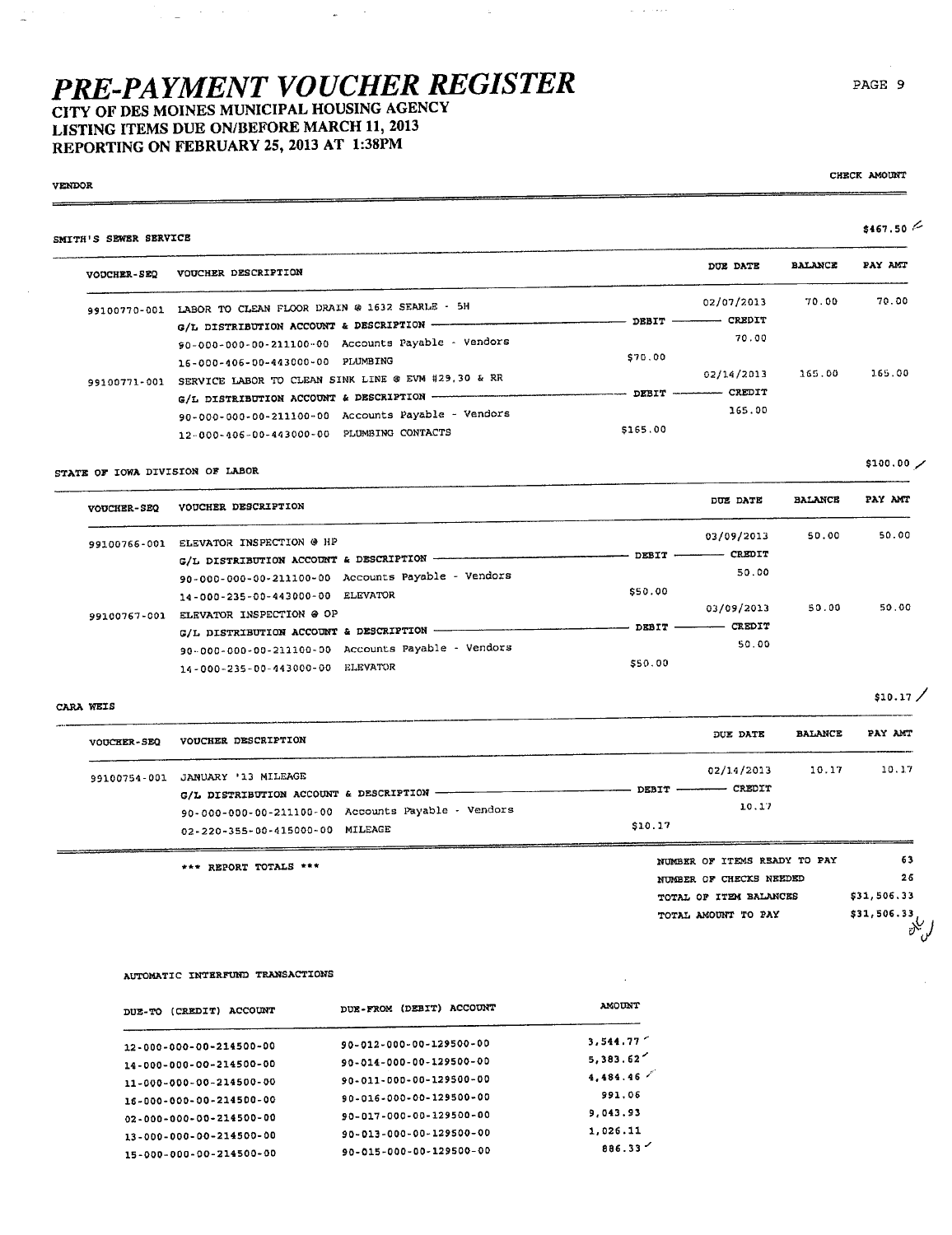$\Delta$  the state of the state of  $\Delta$  , and  $\Delta$  , and  $\Delta$  , and  $\Delta$  , and  $\Delta$  $\mathcal{L}_{\text{max}}$  and  $\mathcal{L}_{\text{max}}$ 

 $\sim 10$ 

 $\sim 10$ 

 $\sim$   $\sim$ 

04- 000- 000- 00-214500 - 00 90- 018-000- 00-129500-00 10.00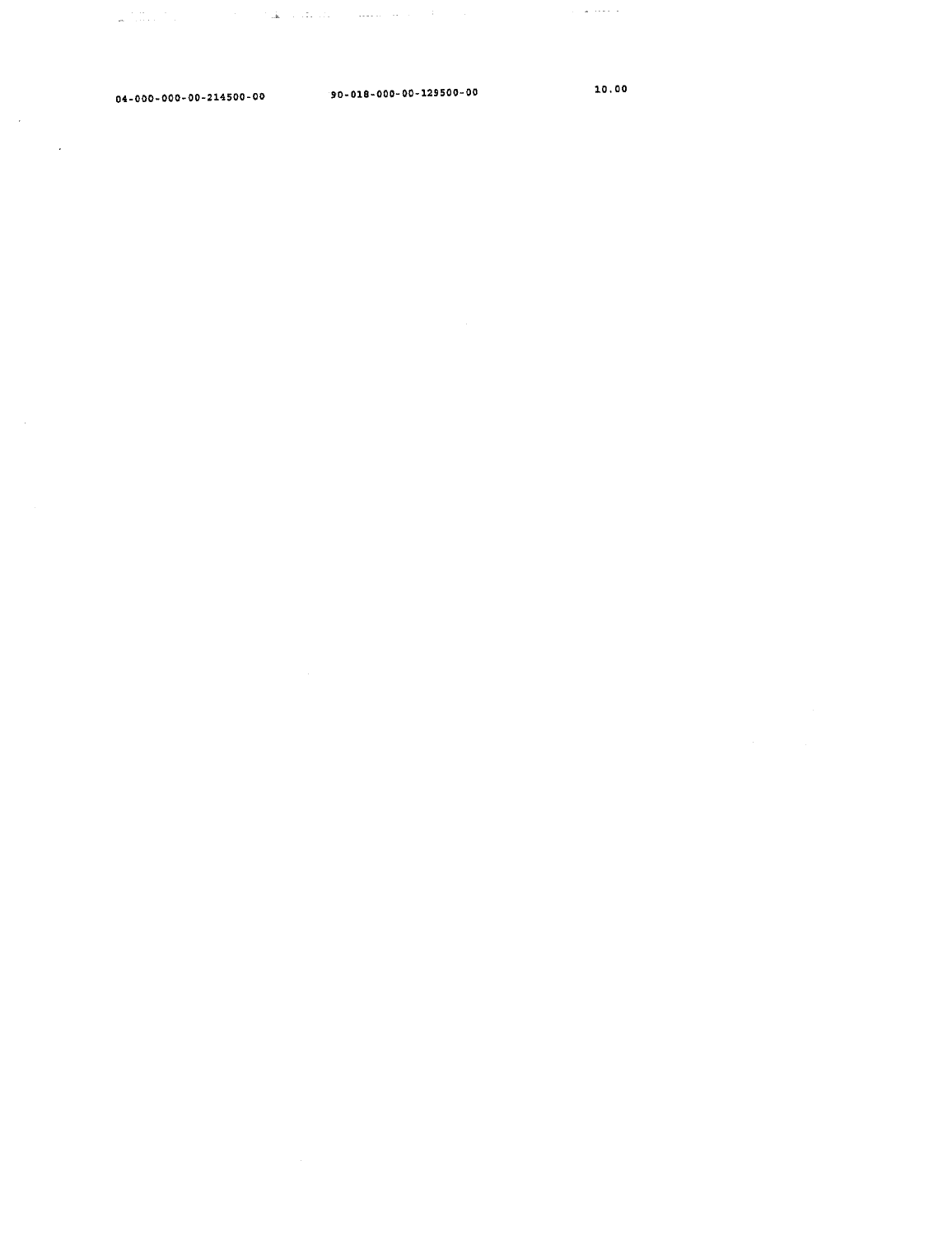### CITY OF DES MOINES MUNICIPAL HOUSING AGENCY LISTING ITEMS DUE ON/BEFORE MARCH 18, 2013 REPORTING ON MARCH 4, 2013 AT 8:34AM

#### مر60,00\$\$ ALLENDER BUTZKE ENGINEERS INC. DUE DATE **BALANCE** PAY ANT VOUCHER-SEO VOUCHER DESCRIPTION 02/19/2013 800.00 800.00 99100821-001 FOUNDATION EXCAVATION OBSERVATIONS @ 3308 KINSEY - DEBIT -------- CREDIT  $G/L$  DISTRIBUTION ACCOUNT & DESCRIPTION -90-000-000-00-211100-00 Accounts Payable - Vendors 800,00 09-000-000-00-149900-54 DEVELOPMENT ACTIVITIES 2007 \$800.00 COAST TO COAST COMPUTER PRODUCTS

#### DUE DATE **BALANCE** PAY AMT VOUCHER-SEQ VOUCHER DESCRIPTION 396.00 396.00 99100827-001 Req#95015746; HP COLOR TONER CARTRIDGES 02/19/2013  $G/L$  DISTRIBUTION ACCOUNT & DESCRIPTION - $---$  DEBIT  $---$  CREDIT 396.00 90-000-000-00-211100-00 Accounts Payable - Vendors 90-000-387-00-419000-00 Office Supplies \$198.00 90-000-387-00-419000-00 Office Supplies \$198.00

#### COMMONWEALTH ELECTRIC CO OF THE MIDWEST

| <b>VOUCHER-SEO</b> | VOUCHER DESCRIPTION                                             | DUE DATE               | <b>BALANCE</b>               | PAY AMT |
|--------------------|-----------------------------------------------------------------|------------------------|------------------------------|---------|
|                    | 99100802-001 Req#95015615; INSTALL NEW PARKING LOT LIGHTS @ EVM |                        | 03/10/2013 3.195.00 3.195.00 |         |
|                    |                                                                 | DEBIT --------- CREDIT |                              |         |
|                    | 90-000-000-00-211100-00 Accounts Payable - Vendors              | 3.195.00               |                              |         |
|                    | 10-012-860-00-145000-58 EVM CONCRETE                            | \$3,195,00             |                              |         |

#### PAMELA CRAWFORD

VENDOR

| <b>VOUCHER-SEQ</b> | VOUCHER DESCRIPTION                                             | DUE DATE                 | <b>BALANCE</b> | PAY AMT |
|--------------------|-----------------------------------------------------------------|--------------------------|----------------|---------|
|                    | 99100825-001 RENT PAYMENT CORRECTION                            | 02/25/2013               | 501.00         | 504.00  |
|                    |                                                                 | DESIT ----------- CREDIT |                |         |
|                    | 90-000-000-00-211100-00 Accounts Payable - Vendors              | 504.00                   |                |         |
|                    | \$504.00<br>02-220-000-00-471500-00 HOUSING ASSISTANCE PAYMENTS |                          |                |         |

DART - DES MOINES AREA REGIONAL TRANSIT AUTHORITY

| <b>VOUCHER-SEQ</b> | VOUCHER DESCRIPTION                                    |         | DUE DATE                  | <b>BALANCE</b> | PAY AMT |
|--------------------|--------------------------------------------------------|---------|---------------------------|----------------|---------|
| 99100809-001       | LYNNE JACKSON OTT PASS- FSP PARTICIPANT                |         | 02/28/2013                | 18.00          | 18.00   |
|                    | G/L DISTRIBUTION ACCOUNT & DESCRIPTION --------------- |         | DEBIT ------------ CREDIT |                |         |
|                    | 90-000-000-00-211100-00 Accounts Payable - Vendors     |         | 18.00                     |                |         |
|                    | 11-000-000-00-419000-61 FSS Admin exp                  | \$18.00 |                           |                |         |

| DES MOINES WATER WORKS |                           |                  |                | \$1,981.66 |
|------------------------|---------------------------|------------------|----------------|------------|
| <b>VOUCHER-SEQ</b>     | VOUCHER DESCRIPTION       | DUE DATE         | <b>BALANCE</b> | PAY AMT    |
|                        | 99100785-001 1933 24TH ST | 03/15/2013 31.59 |                | 31.59      |

CHECK AMOUNT

PAGE 1

 $$396.00 -$ 

 $$3.195.00 -$ 

 $$18.00 -$ 

 $$504.00$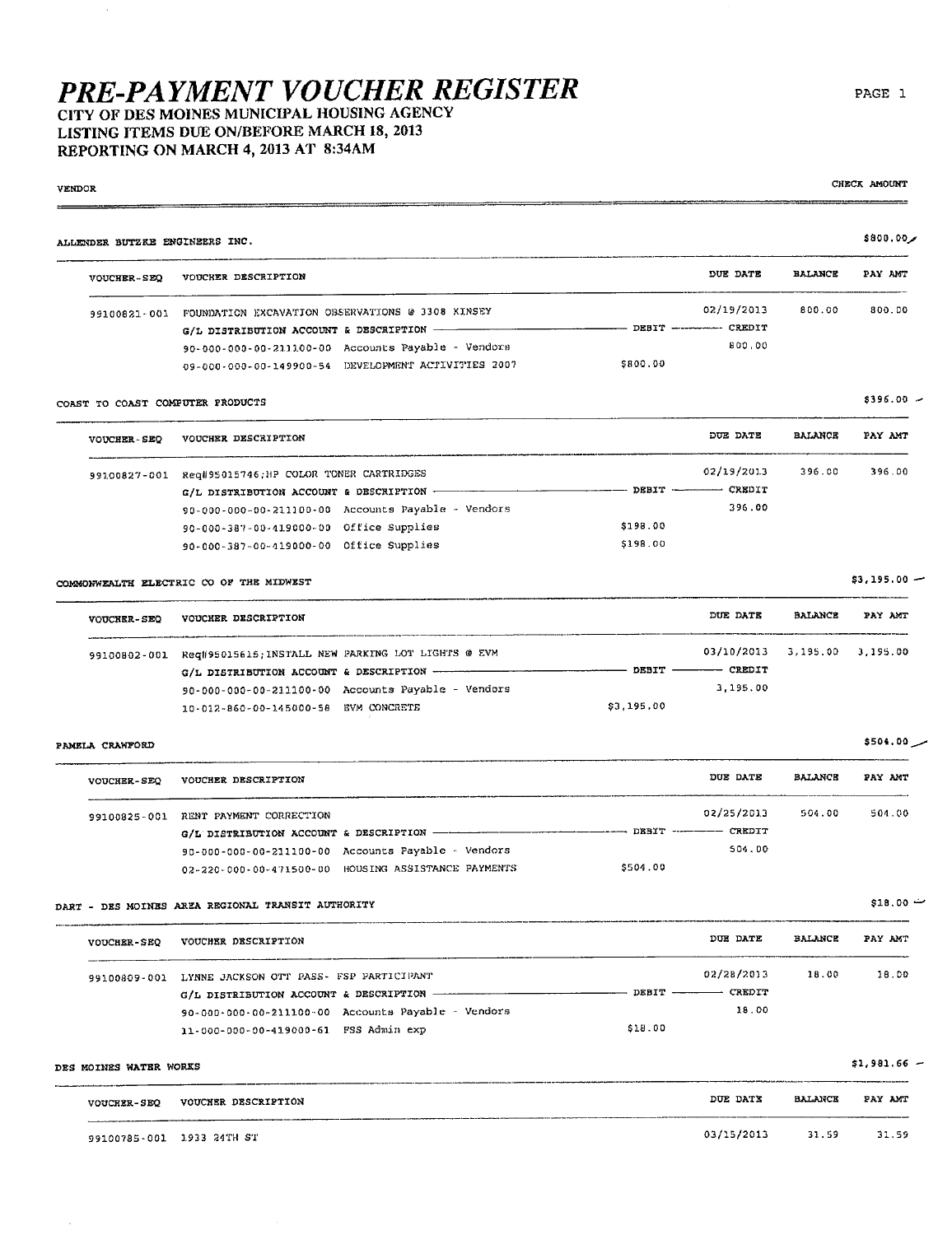### CITY OF DES MOINES MUNICIPAL HOUSING AGENCY LISTING ITEMS DUE ON/BEFORE MARCH 18, 2013 REPORTING ON MARCH 4, 2013 AT 8:34AM

| <b>VENDOR</b>            |                                          |                                                                               |                                                                                                                                                                                                                                                                                                                                                                                                                                                                                                                                              |            |        | CHECK AMOUNT |
|--------------------------|------------------------------------------|-------------------------------------------------------------------------------|----------------------------------------------------------------------------------------------------------------------------------------------------------------------------------------------------------------------------------------------------------------------------------------------------------------------------------------------------------------------------------------------------------------------------------------------------------------------------------------------------------------------------------------------|------------|--------|--------------|
|                          |                                          |                                                                               |                                                                                                                                                                                                                                                                                                                                                                                                                                                                                                                                              |            |        |              |
|                          |                                          | 90-000-000-00-211100-00 Accounts Payable - Vendors                            |                                                                                                                                                                                                                                                                                                                                                                                                                                                                                                                                              | 31.59      |        |              |
|                          | 16-000-000-00-431000-00 Water            |                                                                               | \$6.00                                                                                                                                                                                                                                                                                                                                                                                                                                                                                                                                       |            |        |              |
|                          |                                          | 16-000-000-00-439000-00 Other Otilities Expense                               | \$25.59                                                                                                                                                                                                                                                                                                                                                                                                                                                                                                                                      |            |        |              |
|                          | 99100786-001 3717 E 9TH ST               |                                                                               |                                                                                                                                                                                                                                                                                                                                                                                                                                                                                                                                              | 03/13/2013 | 31.59  | 31.59        |
|                          | G/L DISTRIBUTION ACCOUNT & DESCRIPTION - |                                                                               | --------------- DEBIT ----------- CREDIT                                                                                                                                                                                                                                                                                                                                                                                                                                                                                                     |            |        |              |
|                          |                                          | 90-000-000-00-211100-00 Accounts Payable - Vendors                            |                                                                                                                                                                                                                                                                                                                                                                                                                                                                                                                                              | 31.59      |        |              |
|                          | 15-000-000-00-431000-00 WATER            |                                                                               | 56.00                                                                                                                                                                                                                                                                                                                                                                                                                                                                                                                                        |            |        |              |
|                          |                                          | 15-000-000-00-439000-00 OTHER UTILITIES EXPENSE                               | \$25.59                                                                                                                                                                                                                                                                                                                                                                                                                                                                                                                                      |            |        |              |
|                          | 99100787-001 3711 E 9TH ST               |                                                                               |                                                                                                                                                                                                                                                                                                                                                                                                                                                                                                                                              | 03/13/2013 | 31.59  | 31.59        |
|                          |                                          | G/L DISTRIBUTION ACCOUNT & DESCRIPTION -----------                            |                                                                                                                                                                                                                                                                                                                                                                                                                                                                                                                                              |            |        |              |
|                          |                                          | 90-000-000-00-211100-00 Accounts Payable - Vendors                            |                                                                                                                                                                                                                                                                                                                                                                                                                                                                                                                                              | 31.59      |        |              |
|                          | 15-000-000-00-431000-00 WATER            |                                                                               | \$6.00                                                                                                                                                                                                                                                                                                                                                                                                                                                                                                                                       |            |        |              |
|                          |                                          | 15-000-000-00-439000-00 OTHER UTLLITIES EXPENSE                               | \$25.59                                                                                                                                                                                                                                                                                                                                                                                                                                                                                                                                      |            |        |              |
|                          | 99100788-001 3719 E 9TH ST               |                                                                               |                                                                                                                                                                                                                                                                                                                                                                                                                                                                                                                                              | 03/13/2013 | 31.59  | 31.59        |
|                          |                                          | G/L DISTRIBUTION ACCOUNT & DESCRIPTION <b>CONFIGENT ACCOUNTED SEPT</b> CREDIT |                                                                                                                                                                                                                                                                                                                                                                                                                                                                                                                                              |            |        |              |
|                          |                                          | 90-000-000-00-211100-00 Accounts Payable - Vendors                            |                                                                                                                                                                                                                                                                                                                                                                                                                                                                                                                                              | 31.59      |        |              |
|                          | 15-000-000-00-431000-00 WATER            |                                                                               | <b>S6.DO</b>                                                                                                                                                                                                                                                                                                                                                                                                                                                                                                                                 |            |        |              |
|                          |                                          | 15-000-000-00-439000-00 OTHER UTILITIES EXPENSE                               | \$25.59                                                                                                                                                                                                                                                                                                                                                                                                                                                                                                                                      |            |        |              |
|                          | 99100789-001 3101 FLEMING AVE            |                                                                               |                                                                                                                                                                                                                                                                                                                                                                                                                                                                                                                                              | 03/14/2013 | 31.59  | 31.59        |
|                          |                                          |                                                                               |                                                                                                                                                                                                                                                                                                                                                                                                                                                                                                                                              |            |        |              |
|                          |                                          | 90-000-000-00-211100-00 Accounts Payable - Vendors                            |                                                                                                                                                                                                                                                                                                                                                                                                                                                                                                                                              | 31.59      |        |              |
|                          | 16-000-000-00-431000-00 Water            |                                                                               | \$6.00                                                                                                                                                                                                                                                                                                                                                                                                                                                                                                                                       |            |        |              |
|                          |                                          | 16-000-000-00-439000-00 Other Utilities Expense                               | \$25.59                                                                                                                                                                                                                                                                                                                                                                                                                                                                                                                                      |            |        |              |
|                          |                                          |                                                                               |                                                                                                                                                                                                                                                                                                                                                                                                                                                                                                                                              | 03/14/2013 | 31.59  | 31.59        |
|                          | 99100790-001 3701 E 9TH ST               |                                                                               |                                                                                                                                                                                                                                                                                                                                                                                                                                                                                                                                              |            |        |              |
|                          |                                          | 90-000-000-00-211100-00 Accounts Payable - Vendors                            |                                                                                                                                                                                                                                                                                                                                                                                                                                                                                                                                              | 31.59      |        |              |
|                          |                                          |                                                                               | SG.00                                                                                                                                                                                                                                                                                                                                                                                                                                                                                                                                        |            |        |              |
|                          | 15-000-000-00-431000-00 WATER            |                                                                               | \$25.59                                                                                                                                                                                                                                                                                                                                                                                                                                                                                                                                      |            |        |              |
|                          |                                          | 15-000-000-00-439000-00 OTHER UTILITIES EXPENSE                               |                                                                                                                                                                                                                                                                                                                                                                                                                                                                                                                                              | 03/14/2013 | 31.59  | 31.59        |
|                          | 99100791-001 1312 OAK PARK AVE           | G/L DISTRIBUTION ACCOUNT & DESCRIPTION - DEBIT DEBIT - CREDIT                 |                                                                                                                                                                                                                                                                                                                                                                                                                                                                                                                                              |            |        |              |
|                          |                                          |                                                                               |                                                                                                                                                                                                                                                                                                                                                                                                                                                                                                                                              | 31.59      |        |              |
|                          |                                          | 90-000-000-00-211100-00 Accounts Payable - Vendors                            | \$6.00                                                                                                                                                                                                                                                                                                                                                                                                                                                                                                                                       |            |        |              |
|                          | 16-000-000-00-431000-00 Water            |                                                                               |                                                                                                                                                                                                                                                                                                                                                                                                                                                                                                                                              |            |        |              |
|                          |                                          | 16-000-000-00-439000-00 Other Utilities Expense                               | \$25.59                                                                                                                                                                                                                                                                                                                                                                                                                                                                                                                                      | 03/15/2013 | 799.83 | 799.83       |
|                          | 99100792-001 3717 6TH AVE - HP           |                                                                               | ------------------ DEBIT ---------- CREDIT                                                                                                                                                                                                                                                                                                                                                                                                                                                                                                   |            |        |              |
|                          |                                          | G/L DISTRIBUTION ACCOUNT & DESCRIPTION --------------                         |                                                                                                                                                                                                                                                                                                                                                                                                                                                                                                                                              | 799.83     |        |              |
|                          |                                          | 90-000-000-00-211100-00 Accounts Payable - Vendors                            |                                                                                                                                                                                                                                                                                                                                                                                                                                                                                                                                              |            |        |              |
|                          | 14-000-000-00-431000-00 WATER            |                                                                               | \$271.37                                                                                                                                                                                                                                                                                                                                                                                                                                                                                                                                     |            |        |              |
|                          |                                          | 14-000-000-00-439000-00 OTHER UTILITIES EXPENSE                               | \$528.46                                                                                                                                                                                                                                                                                                                                                                                                                                                                                                                                     |            |        |              |
| 99100793-001 3617 3RD ST |                                          |                                                                               |                                                                                                                                                                                                                                                                                                                                                                                                                                                                                                                                              | 03/15/2013 | 31.59  | 31.59        |
|                          |                                          | G/L DISTRIBUTION ACCOUNT & DESCRIPTION ---------------                        | ------------------ DEBIT ----------- CREDIT                                                                                                                                                                                                                                                                                                                                                                                                                                                                                                  |            |        |              |
|                          |                                          | 90-000-000-00-211100-00 Accounts Payable - Vendors                            |                                                                                                                                                                                                                                                                                                                                                                                                                                                                                                                                              | 31.59      |        |              |
|                          | 16-000-000-00-431000-00 Water            |                                                                               | \$6.00                                                                                                                                                                                                                                                                                                                                                                                                                                                                                                                                       |            |        |              |
|                          |                                          | 16-000-000-00-439000-00 Other Utilities Expense                               | \$25.59                                                                                                                                                                                                                                                                                                                                                                                                                                                                                                                                      |            |        |              |
|                          | 99100794-001 3400 8TH ST - OP            |                                                                               |                                                                                                                                                                                                                                                                                                                                                                                                                                                                                                                                              | 03/15/2013 | 897.52 | 897.52       |
|                          |                                          | G/L DISTRIBUTION ACCOUNT & DESCRIPTION                                        | $\begin{minipage}{0.9\linewidth} \begin{minipage}{0.9\linewidth} \textbf{0.0} \end{minipage} \begin{minipage}{0.9\linewidth} \begin{minipage}{0.9\linewidth} \begin{minipage}{0.9\linewidth} \begin{minipage}{0.9\linewidth} \end{minipage} \end{minipage} \begin{minipage}{0.9\linewidth} \begin{minipage}{0.9\linewidth} \begin{minipage}{0.9\linewidth} \begin{minipage}{0.9\linewidth} \end{minipage} \end{minipage} \begin{minipage}{0.9\linewidth} \begin{minipage}{0.9\linewidth} \begin{minipage}{0.9\linewidth} \begin{minipage}{0$ |            |        |              |
|                          |                                          | 90-000-000-00-211100-00 Accounts Payable - Vendors                            |                                                                                                                                                                                                                                                                                                                                                                                                                                                                                                                                              | 897.52     |        |              |
|                          | 14-000-000-00-431000-00 WATER            |                                                                               | \$316.71                                                                                                                                                                                                                                                                                                                                                                                                                                                                                                                                     |            |        |              |
|                          |                                          | 14-000-000-00-439000-00 OTHER UTILITIES EXPENSE                               | \$580.81                                                                                                                                                                                                                                                                                                                                                                                                                                                                                                                                     |            |        |              |
|                          | 99100795-001 1709 GILLETTE ST            |                                                                               |                                                                                                                                                                                                                                                                                                                                                                                                                                                                                                                                              | 03/16/2013 | 31.59  | 31.59        |

 $\hat{\vec{z}}$ 

PAGE 2

CHECK AMOUNT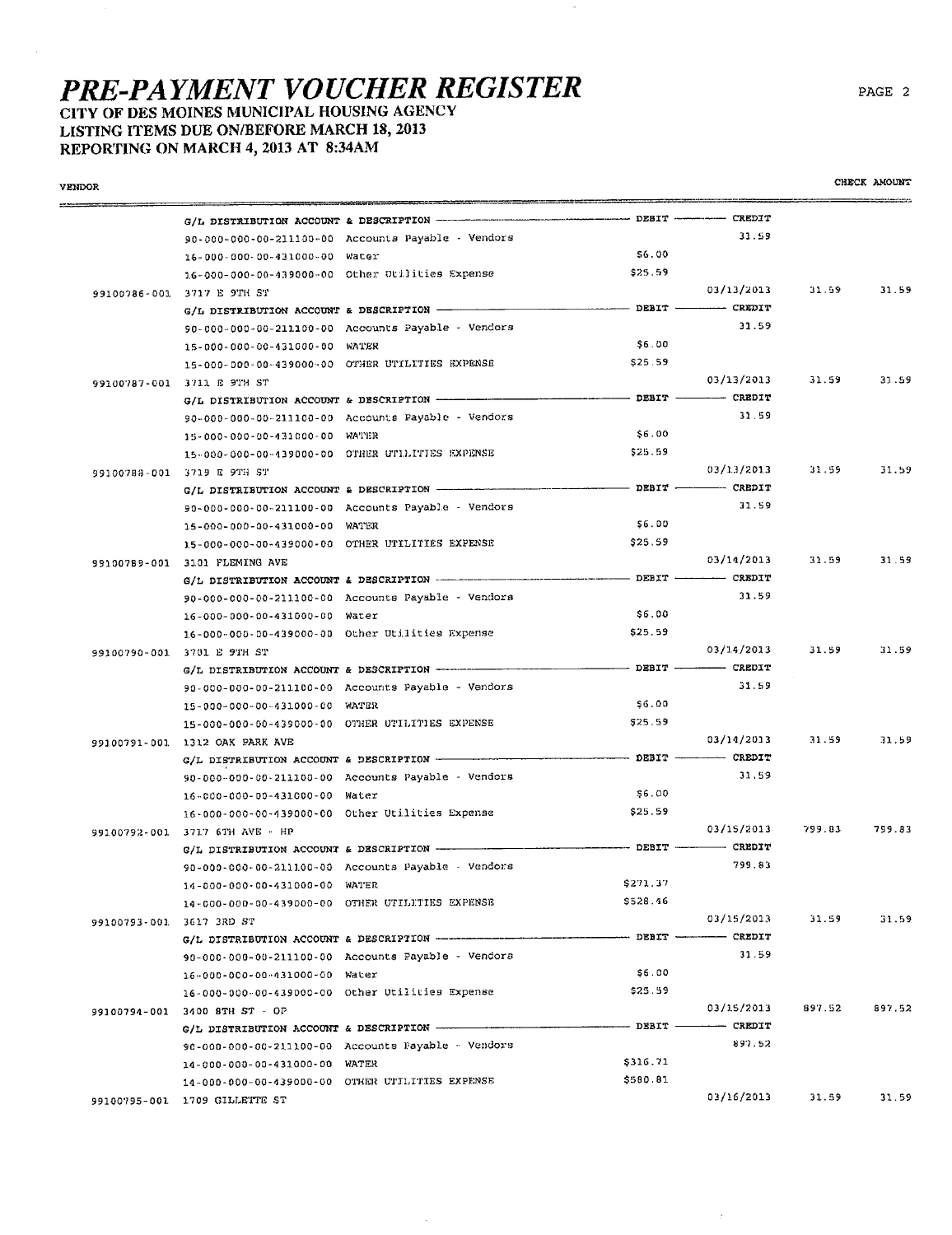### CITY OF DES MOINES MUNICIPAL HOUSING AGENCY LISTING ITEMS DUE ON/BEFORE MARCH 18, 2013 REPORTING ON MARCH 4, 2013 AT 8:34AM

CHECK AMOUNT **VENDOR** G/L DISTRIBUTION ACCOUNT & DESCRIPTION -- DEBIT ------ CREDIT 90-000-000-00-211100-00 Accounts Payable - Vendors 31.59 \$6.00 15-000-000-00-431000-00 WATER \$25.59 15-000-000-00-439000-00 OTHER UTILITIES EXPENSE

#### EMPHASYS COMPUTER SOLUTIONS

| VOUCHER-SEO | VOUCHER DESCRIPTION                                 |                                                        |                         | DUE DATE                     | BALANCE | PAY AMT |
|-------------|-----------------------------------------------------|--------------------------------------------------------|-------------------------|------------------------------|---------|---------|
|             | 99100814-001 ELITE ADMIN FIT ANALYSIS WITH G ZETTEL |                                                        |                         | 03/16/2013 1,533.00 1,533.00 |         |         |
|             |                                                     |                                                        | DEBIT ---------- CREDIT |                              |         |         |
|             |                                                     | 90-000-000-00-211100-00 Accounts Payable - Vendors     |                         | 1.533.00                     |         |         |
|             |                                                     | 02-220-915-00-419000-00 SOFTWARE, CONVERSION, TRAINING | \$1,533.00              |                              |         |         |

#### DEB JOHANN

| <b>VOUCHER-SEQ</b> | VOUCHER DESCRIPTION                                |         | DUE DATE                  | <b>BALANCE</b> | PAY ANT |
|--------------------|----------------------------------------------------|---------|---------------------------|----------------|---------|
| 99100838-001       | TO REIMBURSE FOR PAPER TOWELS & DISINFECTANT WIPES |         | 02/25/2013                | 28.58          | 28.58   |
|                    |                                                    |         | DEBIT ------------ CREDIT |                |         |
|                    | 90-000-000-00-211100-00 Accounts Payable - Vendors |         | 28.58                     |                |         |
|                    | 90-000-387-00-419000-00 Office Supplies            | \$13.43 |                           |                |         |
|                    | 02-220-387-00-419000-00 OFFICE SUPPLIES            | \$15.15 |                           |                |         |

#### KONE INC

| <b>VOUCHER-SEQ</b> | VOUCHER DESCRIPTION                                                     |          | DUE DATE       | <b>BALANCE</b> | PAY AMT |
|--------------------|-------------------------------------------------------------------------|----------|----------------|----------------|---------|
| 99100810-001       | MONTHLY ELEVATOR MAINTENANCE - DEC'L2 RVM, SV, OP/HP                    |          | 02/22/2013     | 916.04         | 916.04  |
|                    |                                                                         | DEBIT -  | ------- CREDIT |                |         |
|                    | 90-000-000-00-211100-00 Accounts Payable - Vendors                      |          | 916.04         |                |         |
|                    | 11-000-235-00-443000-00 ELEVATOR CONTRACTS                              | \$527.84 |                |                |         |
|                    | 13-000-235-00-443000-00 ELEVATOR                                        | \$136.85 |                |                |         |
|                    | 14-000-235-00-443000-00 ELEVATOR                                        | \$251.35 |                |                |         |
| 99100811-001       | MONTHLY ELEVATOR MAINTENANCE - JAN'13 RVM, SV, OP/HP                    |          | 02/22/2013     | 916.04         | 916.04  |
|                    | $G/L$ DISTRIBUTION ACCOUNT & DESCRIPTION - THE CONSTRAINMENT OF DEBIT - |          | ------ CREDIT  |                |         |
|                    | 90-000-000-00-211100-00 Accounts Payable - Vendors                      |          | 916.04         |                |         |
|                    | 11-000-235-00-443000-00 ELEVATOR CONTRACTS                              | \$526.65 |                |                |         |
|                    | 13-000-235-00-443000-00 ELEVATOR                                        | \$140.07 |                |                |         |
|                    | 14-000-235-00-443000-00 ELEVATOR                                        | \$249.32 |                |                |         |
| 99100812-001       | MONTHLY ELEVATOR MAINTENANCE - FEB'13 RVM, SV, OP/HP                    |          | 02/22/2013     | 916.04         | 916.04  |
|                    |                                                                         |          |                |                |         |
|                    | 90-000-000-00-211100-00 Accounts Payable - Vendors                      |          | 916.04         |                |         |
|                    | 11-000-235-00-443000-00 ELEVATOR CONTRACTS                              | \$532.25 |                |                |         |
|                    | 13-000-235-00-443000-00 ELEVATOR                                        | \$137.27 |                |                |         |
|                    | 14-000-235-00-443000-00<br>ELEVATOR                                     | \$246.52 |                |                |         |
|                    |                                                                         |          |                |                |         |

#### MEDIACOM

| \$700.95 |  |  |
|----------|--|--|
|          |  |  |

| <b>VOUCHER-SEQ</b> | VOUCHER DESCRIPTION                                              | DUE DATE   | <b>BALANCE</b> | PAY AMT |
|--------------------|------------------------------------------------------------------|------------|----------------|---------|
|                    |                                                                  |            |                |         |
|                    | 99100828-001 MONTHLY INTERNET SERVICES FOR DEC'12, JAN & FEB '13 | 02/13/2013 | 247.30         | 247.30  |

#### PAGE 3

 $$28.58$   $-$ 

 $$2,748.12$ 

 $$1,533.00 -$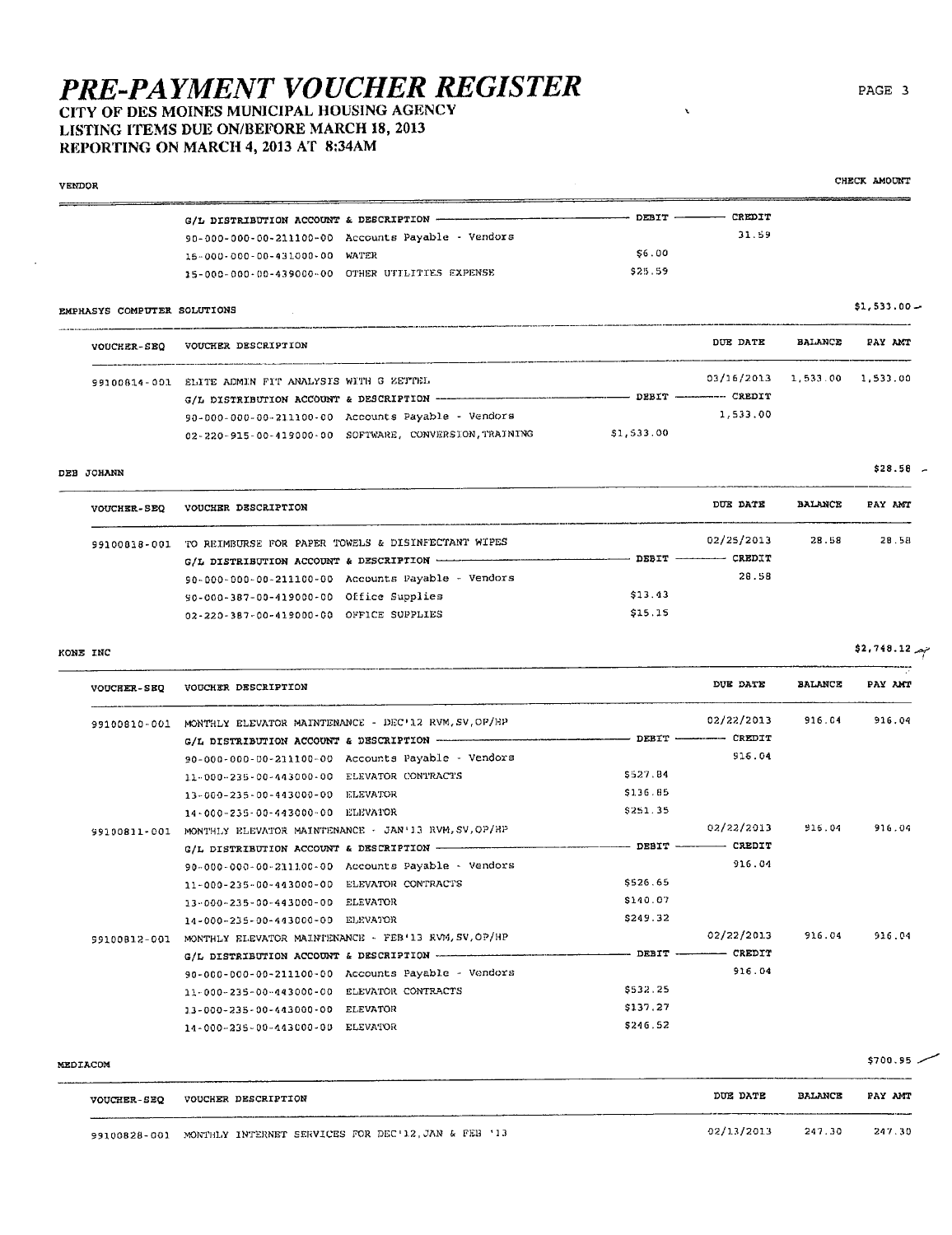## CITY OF DES MOINES MUNICIPAL HOUSING AGENCY LISTING ITEMS DUE ON/BEFORE MARCH 18, 2013

REPORTING ON MARCH 4, 2013 AT 8:34AM

| <b>VENDOR</b> |                                                                           |                                                  |            |                | CHECK AMOUNT |
|---------------|---------------------------------------------------------------------------|--------------------------------------------------|------------|----------------|--------------|
|               |                                                                           |                                                  |            |                |              |
|               | 90-000-000-00-211100-00 Accounts Payable - Vendors                        |                                                  | 247.30     |                |              |
|               | 11-000-884-00-419000-00 RESIDENT PARTICIPATION                            | \$247.30                                         |            |                |              |
|               | 99100829-001 MONTHLY CABLE TV SERVICES FOR DEC'12, JAN & FEB'13           |                                                  | 02/13/2013 | 453.65         | 453.65       |
|               |                                                                           |                                                  |            |                |              |
|               | 90-000-000-00-211100-00 Accounts Payable - Vendors                        |                                                  | 453.65     |                |              |
|               | 07-000-999-00-419000-00 MISCELLANEOUS                                     | \$453.65                                         |            |                |              |
| MENARDS INC   |                                                                           |                                                  |            |                | $$820.23-$   |
| VOUCHER-SEQ   | VOUCHER DESCRIPTION                                                       |                                                  | DUE DATE   | <b>BALANCE</b> | PAY ANT      |
|               | 99100805-001 Reg#95015739; MICROHOOD 1.6CF WHT WHIRL, 32" GRAB BA         |                                                  | 03/10/2013 | 246.82         | 246.82       |
|               |                                                                           |                                                  |            |                |              |
|               | 90-000-000-00-211100-00 Accounts Payable - Vendors                        |                                                  | 246.82     |                |              |
|               | 16-000-215-00-442000-00 DWELLING REPAIRS                                  | \$246.82                                         |            |                |              |
|               | 99100806-001 Req#95015749;3 1/2 HINGE, PRIMED WOODGRAIN 6-PNL             |                                                  | 03/13/2013 | 188.18         | 188.18       |
|               | G/L DISTRIBUTION ACCOUNT & DESCRIPTION <b>ACCOUNTER ACCOUNTANT CREDIT</b> |                                                  |            |                |              |
|               | 90-000-000-00-211100-00 Accounts Payable - Vendors                        |                                                  | 188.18     |                |              |
|               | 16-000-215-00-442000-00 DWELLING REPAIRS                                  | \$188.18                                         |            |                |              |
|               | 99100807-001 Req#95015750;6 & 8" UNIVSL DRIP BWL, NATLS, VERT BLN         |                                                  | 03/15/2013 | 117.31         | 117.31       |
|               |                                                                           | --------------------- DEBIT ------------- CREDIT |            |                |              |
|               | 90-000-000-00-211100-00 Accounts Payable - Vendors                        |                                                  | 117.31     |                |              |
|               | 14-000-215-00-442000-00 DWELLING REPAIRS                                  | \$117.31                                         |            |                |              |
|               | 99100808-001 Req#95015751; PLS 3 PAIL, 8V 15A DUPLEX, PINE TAPERED        |                                                  | 03/16/2013 | 98.22          | 98.22        |
|               |                                                                           |                                                  |            |                |              |
|               | 90-000-000-00-211100-00 Accounts Payable - Vendors                        |                                                  | 98.22      |                |              |
|               | 16-000-215-00-442000-00 DWELLLING REPAIRS                                 | \$98.22                                          |            |                |              |
|               | 99100822-001 ALUM POLE SANDER, PLS 3 PAIL-BLUE, PRIMED WOODGRAIN          |                                                  | 03/14/2013 | 169.70         | 169.70       |
|               |                                                                           |                                                  |            |                |              |
|               | 90-000-000-00-211100-00 Accounts Payable - Vendors                        |                                                  | 169.70     |                |              |
|               | 16-000-335-00-442000-00 MAINT SUPPLIES                                    | \$169.70                                         |            |                |              |

MIDAMERICAN ENERGY

VOUCHER-SEQ VOUCHER DESCRIPTION DUE DATE **BALANCE** PAY AMT 03/12/2013 48.63 48.63 99100819-001 1201 CROCKER ST - RVM LOWER PARKING LOT G/L DISTRIBUTION ACCOUNT & DESCRIPTION - $-$  DEBIT  $CREDTT$ 90-000-000-00-211100-00 Accounts Payable - Vendors 48.63 \$48.63 11-000-000-00-432000-00 ELECTRICITY 03/11/2013 99100820-001 1101 CROCKER ST. - RVM 4,366.88 4,366.88  $-$  DEBIT  $-$ -- CREDIT  $G/L$  DISTRIBUTION ACCOUNT & DESCRIPTION -4,366.88 90-000-000-00-211100-00 Accounts Payable - Vendors 11-000-000-00-432000-00 ELECTRICITY \$4,366.88

| MIDAMERICAN ENERGY*** |                                   |            |                | \$895.00 |
|-----------------------|-----------------------------------|------------|----------------|----------|
| <b>VOUCHER-SEQ</b>    | VOUCHER DESCRIPTION               | DUE DATE   | <b>BALANCE</b> | PAY AMT  |
| 99100831-001          | GUEL, NYATER R Util. Reimb. Check | 03/01/2013 | 135.00         | 135.00   |

CHECK AMOUNT

 $$4,415.51 -$ 

 $\frac{1}{2}$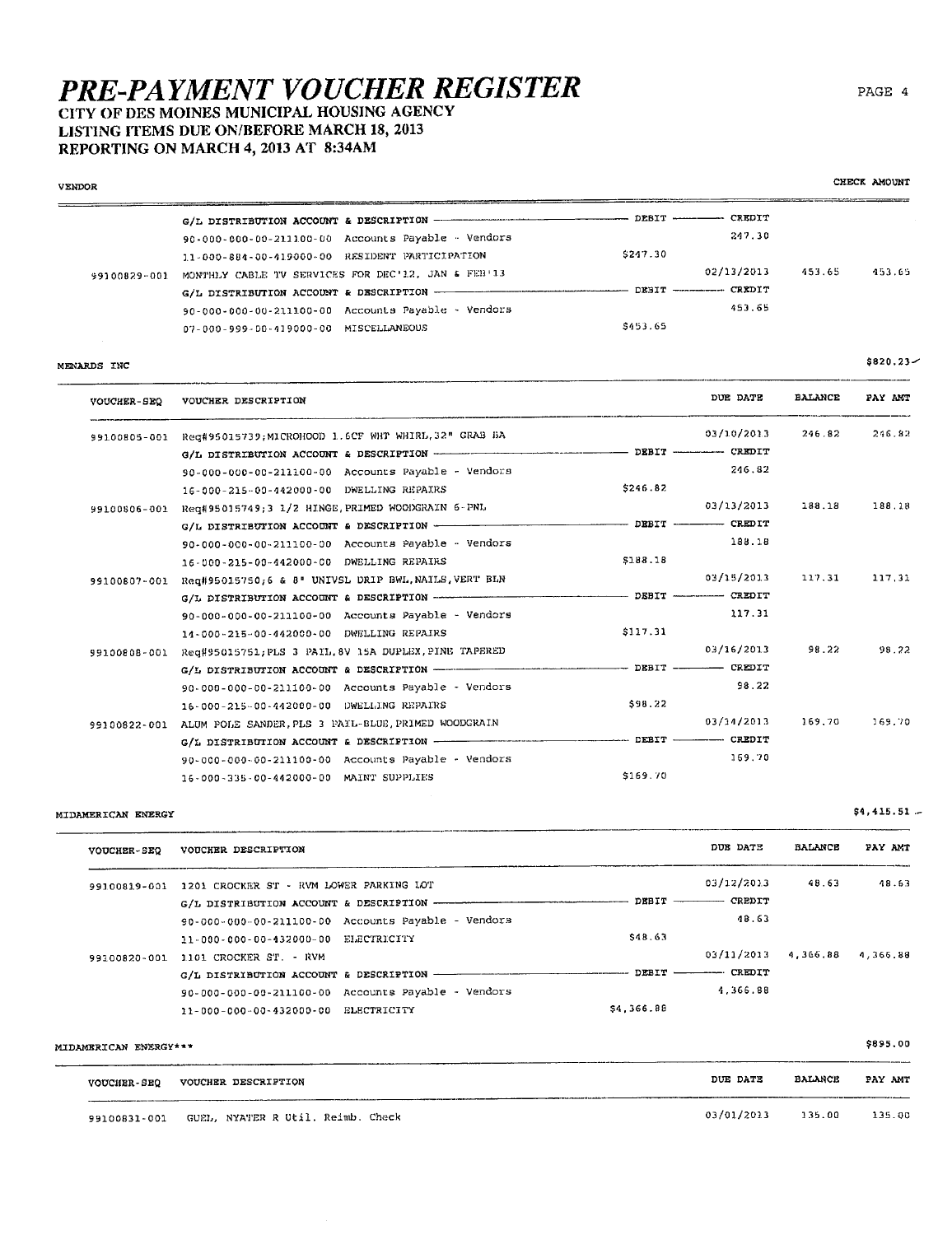### CITY OF DES MOINES MUNICIPAL HOUSING AGENCY LISTING ITEMS DUE ON/BEFORE MARCH 18, 2013 REPORTING ON MARCH 4, 2013 AT 8:34AM

**VENDOR** 

G/L DISTRIBUTION ACCOUNT & DESCRIPTION ----------------- DEBIT ----------- CREDIT 135.00 15-000-000-00-211100-00 Accounts Payable - Vendors \$135.00 15-000-000-00-112200-00 Accounts Receivable - Tenants  $1.00$ 03/03/2013  $3.00$ 99100832-001 GOMEZ, FRANK Util. Reimb. Check ----- DEBIT ---------- CREDIT G/L DISTRIBUTION ACCOUNT & DESCRIPTION -16-000-000-00-211100-00 Accounts Payable - Vendors 1.00 16-000-000-00-112200-00 Accounts Receivable - Tenants  $$1.00$ 03/01/2013 38.00 38.00 99100833-001 HO, DUNG T Util. Reimb. Check  $-$  DEBIT  $-$ --- CREDIT G/L DISTRIBUTION ACCOUNT & DESCRIPTION -38.00 16-000-000-00-211100-00 Accounts Payable - Vendors 16-000-000-00-112200-00 Accounts Receivable - Tenants \$38.00 03/01/2013 187,00 187.00 99100834-001 WILLIAMS, SHANNON J Util. Reimb. Check  $-$  CREDIT  $-$  DEBIT  $-$ G/L DISTRIBUTION ACCOUNT & DESCRIPTION -187.00 15-000-000-00-211100-00 Accounts Payable - Vendors  $$187.00$ 15-000-000-00-112200-00 Accounts Receivable - Tenants 99100835-001 GARCIA, MICHELE M Util. Reimb. Check 03/01/2013 188.00 188.00  $-$  DEBIT  $-$ CREDIT 16-000-000-00-211100-00 Accounts Payable - Vendors 188.00 16-000-000-00-112200-00 Accounts Receivable - Tenants \$188.00 03/01/2013 188.00 188.00 99100836-001 HOWSER, PAMELA R Util. Reimb. Check -- CREDIT  $-$  DEBIT  $-$ G/L DISTRIBUTION ACCOUNT & DESCRIPTION ----16-000-000-00-211100-00 Accounts Payable - Vendors 188.00  $16 - 000 - 000 - 00 - 112200 - 00$  Accounts Receivable - Tenants \$188.00 03/01/2013 158.00 158.00 99100837-001 MILLER, RAE LINN R Util. Reimb. Check DEBIT ---------- CREDIT G/L DISTRIBUTION ACCOUNT & DESCRIPTION ----------158.00 16-000-000-00-211100-00 Accounts Payable - Vendors 16-000-000-00-112200-00 Accounts Receivable - Tenants \$158.00

MIDWEST APPLIANCE RECYCLING RECOVERY

| <b>VOUCHER-SEQ</b> | VOUCHER DESCRIPTION                                | DUE DATE                  | <b>BALANCE</b> | PAY AMT |
|--------------------|----------------------------------------------------|---------------------------|----------------|---------|
|                    | 99100815-001 RECYCLE 18"-32" TV'S OR MONITORS      | 02/14/2013                | 113.00         | 113.00  |
|                    |                                                    | DEBIT ------------ CREDIT |                |         |
|                    | 90-000-000-00-211100-00 Accounts Payable - Vendors | 113.00                    |                |         |
|                    | 11-000-430-00-443000-00 SITE IMPROVEMENTS          | \$113.00                  |                |         |

MIDWEST OFFICE TECHNOLOGY

| <b>VOUCHER-SEQ</b> | VOUCHER DESCRIPTION                                      | DUE DATE             | <b>BALANCE</b> | PAY AMT |
|--------------------|----------------------------------------------------------|----------------------|----------------|---------|
| 99100813-001       | MONTHLY MAINTENANCE & ADD'L COPY CHGS 2/14-3/14/13       | 03/02/2013           | 863.69         | 863.69  |
|                    |                                                          |                      |                |         |
|                    | 90-000-000-00-211100-00 Accounts Payable - Vendors       | 863.69               |                |         |
|                    | 90-000-375-00-419000-00 OFFICE EQUIP REPAIRS & MAINT     | \$365.34             |                |         |
|                    | 02-220-375-00-419000-00 OFFICE EQUIPMENT REPAIRS & MAINT | S <sub>411</sub> .98 |                |         |
|                    | 90-000-375-00-419000-99 Office Equip Repairs & Maint.    | \$86.37              |                |         |

MILLER'S HARDWARE

| <b>VOUCHER-SEQ</b> | VOUCHER DESCRIPTION                                               | DUE DATE   | <b>BALANCE</b> | PAY AMT |
|--------------------|-------------------------------------------------------------------|------------|----------------|---------|
|                    | 99100803-001 Req#95015747;TAILPIECE WASHER, VACUUM BRKR, TOILET K | 03/07/2013 | 57.66          | 57.66   |

 $$113.00$   $\sim$ 

PAGE 5

CHECK AMOUNT

 $SRA3.69 -$ 

 $$249.28$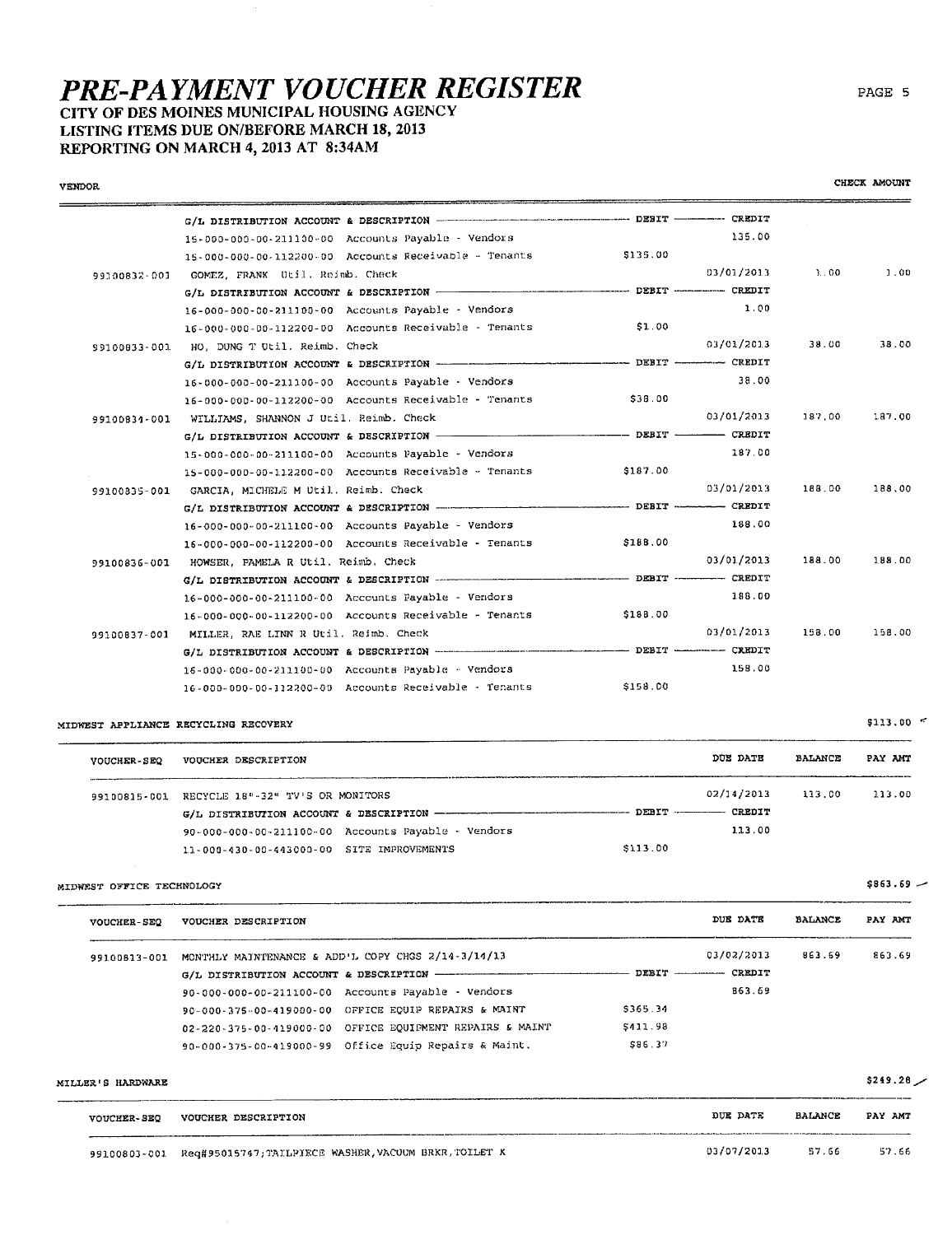## LISTING ITEMS DUE ON/BEFORE MARCH 18, 2013 REPORTING ON MARCH 4, 2013 AT 8:34AM

| <b>VENDOR</b>              |                                                                                          |                                          |                     |                | CHECK AMOUNT |
|----------------------------|------------------------------------------------------------------------------------------|------------------------------------------|---------------------|----------------|--------------|
|                            | G/L DISTRIBUTION ACCOUNT & DESCRIPTION --------------                                    | $DEBIT$ $CREDIT$                         |                     |                |              |
|                            | 90-000-000-00-211100-00 Accounts Payable - Vendors                                       |                                          | 57.66               |                |              |
|                            | 11-000-215-00-442000-00 DWELLING REPAIRS - MATERIALS                                     | \$57.66                                  |                     |                |              |
|                            | 99100804-001 Req#95015764; MINI CFL 13 DAYLIGHT 4PK. SINK TRAP.                          |                                          | 03/17/2013          | 191.62         | 191.62       |
|                            |                                                                                          |                                          |                     |                |              |
|                            | 90-000-000-00-211100-00 Accounts Payable - Vendors                                       |                                          | 191.62              |                |              |
|                            | 11-000-215-00-442000-00 DWELLING REPAIRS - MATERIALS                                     | \$191.62                                 |                     |                |              |
|                            |                                                                                          |                                          |                     |                |              |
| NAN MCKAY & ASSOCIATES     |                                                                                          |                                          |                     |                | $$704.42$ -  |
|                            | VOUCHER-SEQ VOUCHER DESCRIPTION                                                          |                                          | DUE DATE            | <b>BALANCE</b> | PAY AMT      |
|                            | 99100800-001 GO B MONTHLY MAINTENANCE & SERVICE FEES                                     |                                          | 02/22/2013          | 701.42         | 704.42       |
|                            | G/L DISTRIBUTION ACCOUNT & DESCRIPTION --                                                |                                          |                     |                |              |
|                            | 90-000-000-00-211100-00 Accounts Payable - Vendors                                       |                                          | 701.42              |                |              |
|                            | 02-220-445-00-419000-00 SUBSCRIPTIONS & PUBLICATIONS                                     | \$704.42                                 |                     |                |              |
| POLK COUNTY RECORDER       |                                                                                          |                                          |                     |                | $$30.00 -$   |
|                            | VOUCHER-SEQ VOUCHER DESCRIPTION                                                          |                                          | DUE DATE            | <b>BALANCE</b> | PAY AMT      |
|                            | 99100801-001 RELEASES OF 5H UNITS                                                        |                                          | 02/19/2013          | 38.00          | 38,00        |
|                            | G/L DISTRIBUTION ACCOUNT & DESCRIPTION                                                   |                                          |                     |                |              |
|                            | 90-000-000-00-211100-00 Accounts Payable - Vendors                                       |                                          | 38,00               |                |              |
|                            | 16-000-245-00-419000-00 FILING/RECORDING FEES                                            | \$38.00                                  |                     |                |              |
|                            |                                                                                          |                                          |                     |                |              |
| PREFERRED PEST CONTROL INC |                                                                                          |                                          |                     |                | \$2,860.00   |
| <b>VODCHER-SEQ</b>         | VOUCHER DESCRIPTION                                                                      |                                          | DUE DATE            | <b>BALANCE</b> | PAY AMT      |
|                            | 99100796-001 HEAT REMEDIATE BED BUG TRTMNT @ 1525 4TH ST-DISPO                           |                                          | 02/20/2013 1,100.00 |                | 1,100.00     |
|                            |                                                                                          |                                          |                     |                |              |
|                            | 90-000-000-00-211100-00 Accounts Payable - Vendors                                       |                                          | 1,100.00            |                |              |
|                            | 15-000-403-00-443000-00 PEST CONTROL                                                     | \$1,100.00                               |                     |                |              |
| 99100797-001               | HEAT REMEDIATE BED BUG TREATMENT @ RVM (618                                              |                                          | 02/18/2013          | 800.00         | 800.00       |
|                            |                                                                                          | --------------- DEBIT ----------- CREDIT |                     |                |              |
|                            | 90-000-000-00-211100-00 Accounts Payable - Vendors                                       |                                          | 800,00              |                |              |
|                            | 11-000-403-00-443000-00 PEST CONTROL                                                     | \$800.00                                 |                     |                |              |
|                            | 99100798-001 BDC BED BUG INSPECTION @ OP                                                 |                                          | 02/15/2013          | 800.00         | 800.00       |
|                            | G/L DISTRIBUTION ACCOUNT & DESCRIPTION <b>CONTRACT CONTRACT CONTRACT CONTRACT</b> CREDIT |                                          |                     |                |              |
|                            | 90-000-000-00-211100-00 Accounts Payable - Vendors                                       |                                          | 800.00              |                |              |
|                            | 14-000-403-00-443000-00 PEST CONTROL                                                     | \$800.00                                 |                     |                |              |
|                            | 99100799-001 BDC BED BUG INSPECTION @ RVM                                                |                                          | 02/15/2013          | 160.00         | 160.00       |
|                            |                                                                                          |                                          |                     |                |              |
|                            | 90-000-000-00-211100-00 Accounts Payable - Vendors                                       |                                          | 160.00              |                |              |
|                            | 11-000-403-00-443000-00 PEST CONTROL                                                     | \$160.00                                 |                     |                |              |
| REMEDY INTELLIGENT STAFF   |                                                                                          |                                          |                     |                | \$744.80     |

| <b>VOUCHER-SEQ</b> | VOUCHER DESCRIPTION                         | DUE DATE   | <b>BALANCE</b> | PAY AMT |
|--------------------|---------------------------------------------|------------|----------------|---------|
|                    |                                             |            |                |         |
|                    | 99100830-001 PPE 12/09/12 FOR SANDY KONKLER | 12/09/2012 | 744.80         | 744.80  |

### PAGE 6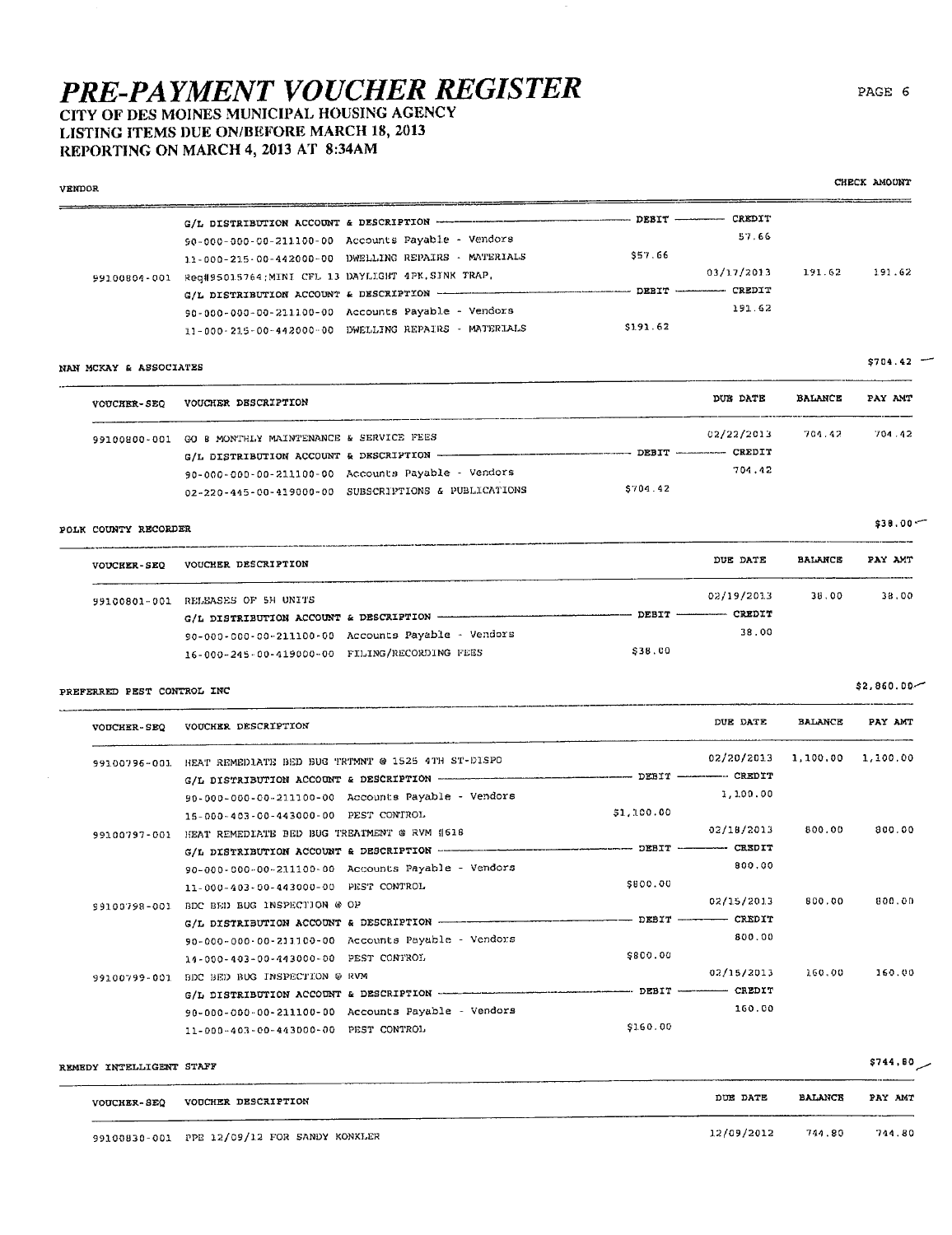## LISTING ITEMS DUE ON/BEFORE MARCH 18, 2013 REPORTING ON MARCH 4, 2013 AT 8:34AM

| <b>VENDOR</b>         |                                                                 |                                                   |                              |                | CHECK AMOUNT   |
|-----------------------|-----------------------------------------------------------------|---------------------------------------------------|------------------------------|----------------|----------------|
|                       | G/L DISTRIBUTION ACCOUNT & DESCRIPTION --                       |                                                   | - DEBIT ---------- CREDIT    |                |                |
|                       | 90-000-000-00-211100-00 Accounts Payable - Vendors              |                                                   | 744.80                       |                |                |
|                       | 02-220-455-00-419000-00 TEMPORARY SERVICES                      | \$744.80                                          |                              |                |                |
| SMITH'S SEWER SERVICE |                                                                 |                                                   |                              |                | $$168.75$ $-$  |
| <b>VOUCHER-SEQ</b>    | VOUCHER DESCRIPTION                                             |                                                   | DUE DATE                     | <b>BALANCE</b> | PAY AMT        |
|                       | 99100816-001 SERVICE LABOR TO CLEAN SEWER LINE @ EVM            |                                                   | 02/17/2013                   | 98.75          | 98.75          |
|                       | G/L DISTRIBUTION ACCOUNT & DESCRIPTION -                        |                                                   | $-$ DEBIT $-$ CREDIT         |                |                |
|                       | 90-000-000-00-211100-00 Accounts Payable - Vendors              |                                                   | 98,75                        |                |                |
|                       | 12-000-406-00-443000-00 PLUMBING CONTACTS                       | \$98.75                                           |                              |                |                |
|                       | 99100817-001 LABOR & EQUIPMENT TO CLEAN LAV LINE @ RVM #213/214 |                                                   | 02/21/2013                   | 70.00          | 70.00          |
|                       |                                                                 | ------------ DEBIT ----------- CREDIT             |                              |                |                |
|                       | $90-000-000-00-211100-00$ Accounts Payable - Vendors            |                                                   | 70.00                        |                |                |
|                       | 11-000-406-00-443000-00 PLUMBING                                | \$70.00                                           |                              |                |                |
| SUNDBERG CO           |                                                                 |                                                   |                              |                | $$108.62-$     |
| <b>VOUCHER-SEQ</b>    | VOUCHER DESCRIPTION                                             |                                                   | DUE DATE                     | <b>BALANCE</b> | PAY AMT        |
|                       | 99100826-001 Req#95015740;DOOR ASM FOAM FOR SVM #213            |                                                   | 02/17/2013                   | 108.62         | 108.62         |
|                       | G/L DISTRIBUTION ACCOUNT & DESCRIPTION ------------------       | --------------------- DEBIT -------------- CREDIT |                              |                |                |
|                       | 90-000-000-00-231100-00 Accounts Payable - Vendors              |                                                   | 108.62                       |                |                |
|                       | 13-000-210-00-442000-00 DWELLING EQUIP                          | \$108.62                                          |                              |                |                |
| DONNA WALKER          |                                                                 |                                                   |                              |                | $$1, 811.00$ ~ |
| VOUCHER-SEQ           | <b>VOUCHER DESCRIPTION</b>                                      |                                                   | DUE DATE                     | <b>BALANCE</b> | PAY AMT        |
|                       | 99100823-001 RENT PAYMENT CORRECTION                            |                                                   | 02/19/2013 1,811.00 1,811.00 |                |                |
|                       |                                                                 |                                                   |                              |                |                |
|                       | $90 - 000 - 000 - 00 - 211100 - 00$ Accounts Payable - Vendors  |                                                   | 1.811.00                     |                |                |
|                       | 02-220-000-00-471500-00 HOUSING ASSISTANCE PAYMENTS             | \$1,811.00                                        |                              |                |                |
|                       | *** REPORT TOTALS ***                                           |                                                   | NUMBER OF ITEMS READY TO PAY |                | 52             |
|                       |                                                                 |                                                   | NUMBER OF CHECKS NEEDED      |                | 23.            |
|                       |                                                                 |                                                   | TOTAL OF ITEM BALANCES       |                | \$25,697.61    |
|                       |                                                                 |                                                   | TOTAL AMOUNT TO PAY          |                | \$25.697.61    |
|                       |                                                                 |                                                   |                              |                | $b^{l^b}$ سر   |

#### AUTOMATIC INTERFUND TRANSACTIONS

| DUE-TO (CREDIT)<br>ACCOUNT | (DEBIT)<br><b>ACCOUNT</b><br><b>DUE-FROM</b> | <b>AMOUNT</b> |
|----------------------------|----------------------------------------------|---------------|
| 09-000-000-00-214500-00    | $90 - 009 - 000 - 00 - 129500 - 00$          | 800.00        |
| 10-000-000-00-214500-00    | 90-010-000-00-129500-00                      | 3.195.00      |
| 02-000-000-00-214500-00    | 90-017-000-00-129500-00                      | 5.724 35      |
| 11-000-000-00-214500-00    | 90-011-000-00-129500-00                      | 7,659.83      |
| 16-000-000-00-214500-00    | 90-016-000-00-129500-00                      | 867.28        |
| 15-000-000-00-214500-00    | 90-015-000-00-129500-00                      | 1,257.95      |
| 14-000-000-00-214500-00    | 90-014-000-00-129500-00                      | 3,361.85      |
| 13-000-000-00-214500-00    | 90-013-000-00-129500-00                      | 522.81        |

PAGE 7